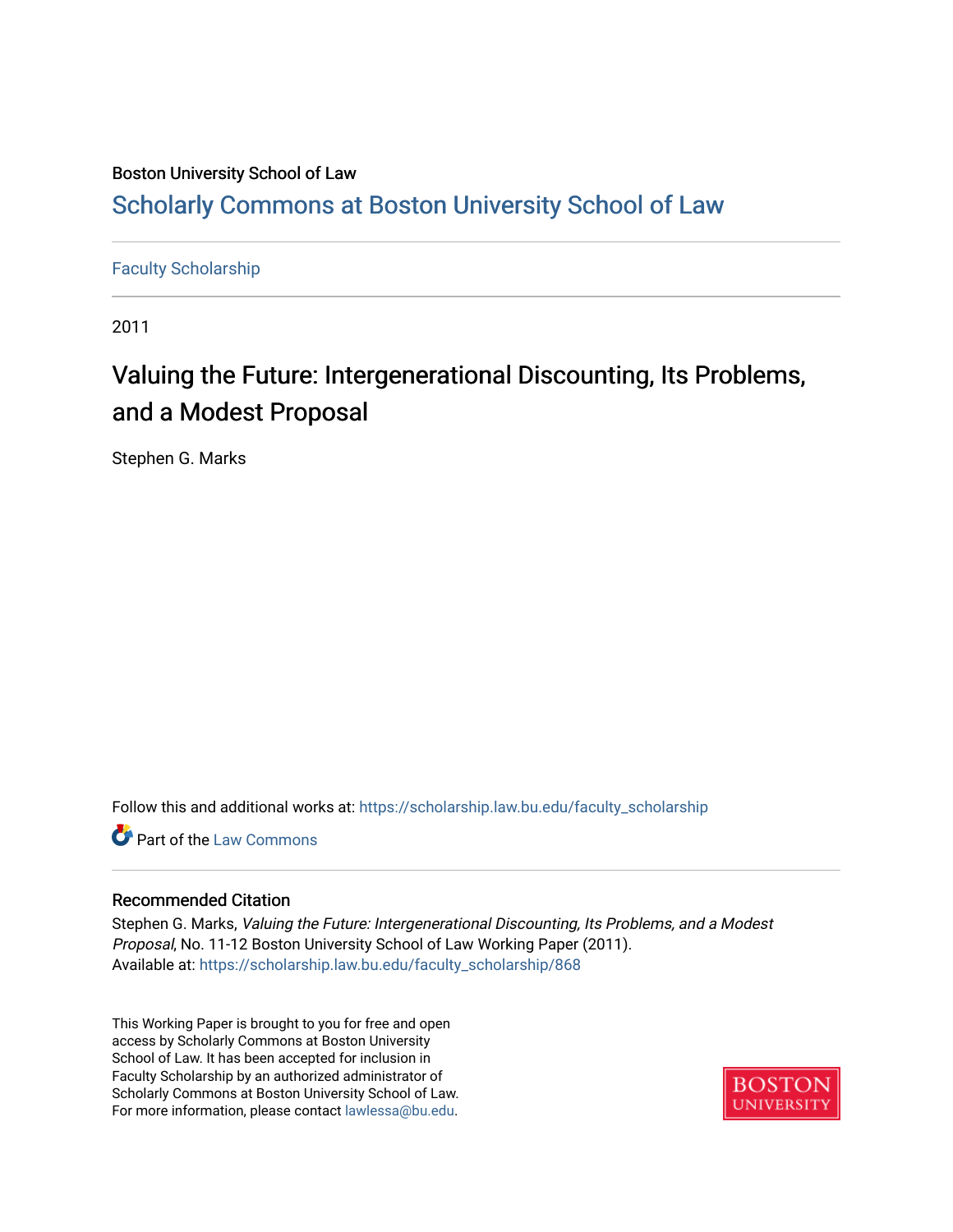

## **VALUING THE FUTURE: INTERGENERATIONAL DISCOUNTING, ITS PROBLEMS, AND A MODEST PROPOSAL**

Boston University School of Law Working Paper No. 11-12 (March 11, 2011)

Stephen Marks

This paper can be downloaded without charge at:

http://www.bu.edu/law/faculty/scholarship/workingpapers/2011.html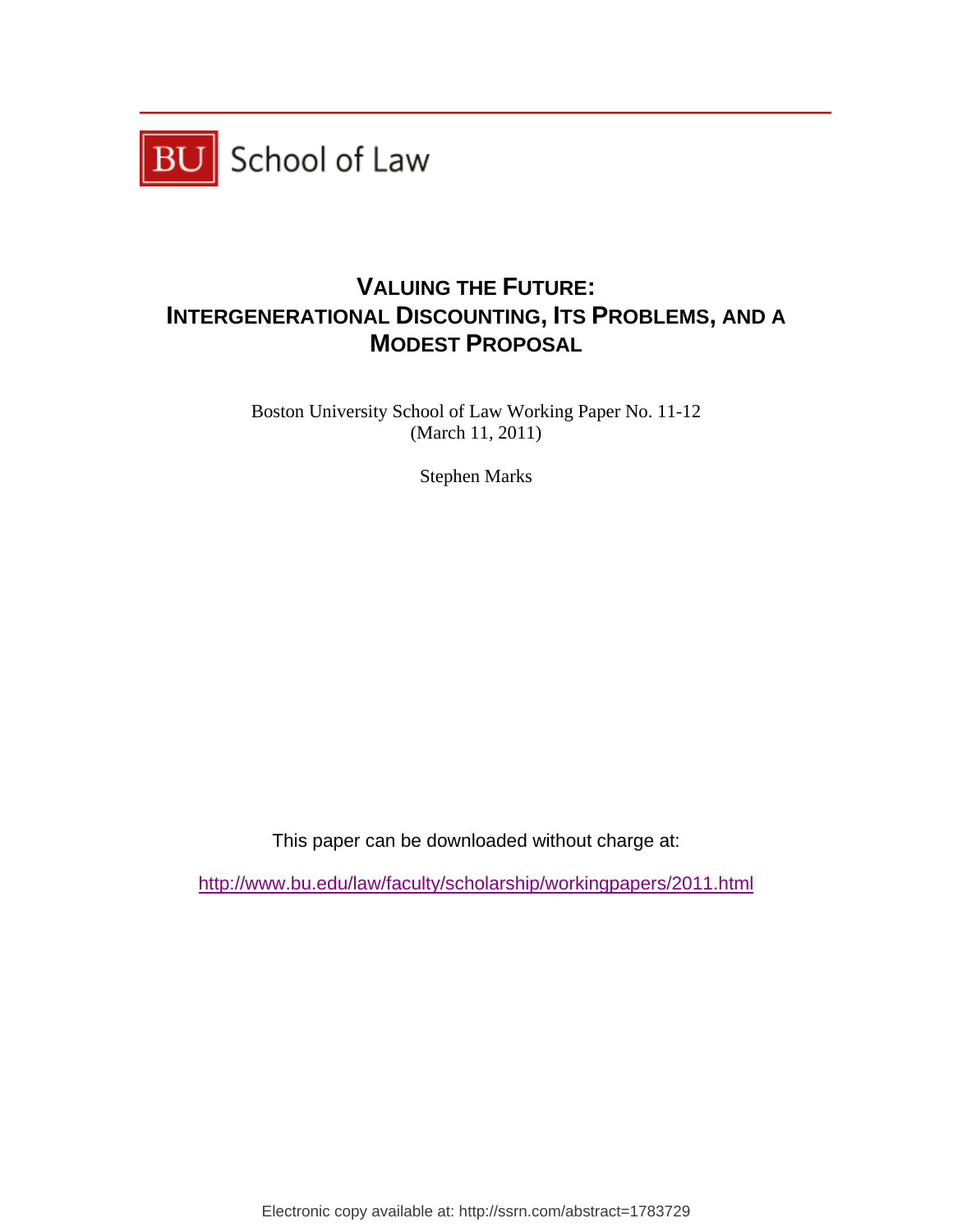## <span id="page-2-0"></span>**Valuing the Future: Intergenerational Discounting, Its Problems, and a Modest Proposal**

Stephen Marks Boston University School of Law

| 25 |
|----|

#### **Abstract**

This article examine how intergenerational investment projects, such as, investments related to global warming, natural resources, energy, etc., should be undertaken. In particular, it examines two popular prescriptions: 1) In making intergenerational investments, policymakers should use a zero discount rate. 2) In making intergenerational investments, policymakers should use the market rate. The article shows that neither of these prescriptions are correct. Indeed, the article suggests that using present-value discounting at all is extremely problematic. Instead, the best we can probably do is to is to adopt a simple algorithm: set certain minimal goals for future generations: clean air, potable water, sufficient energy supplies, a nontoxic environment, etc., and then analyze the most cost-effective way of achieving those goals.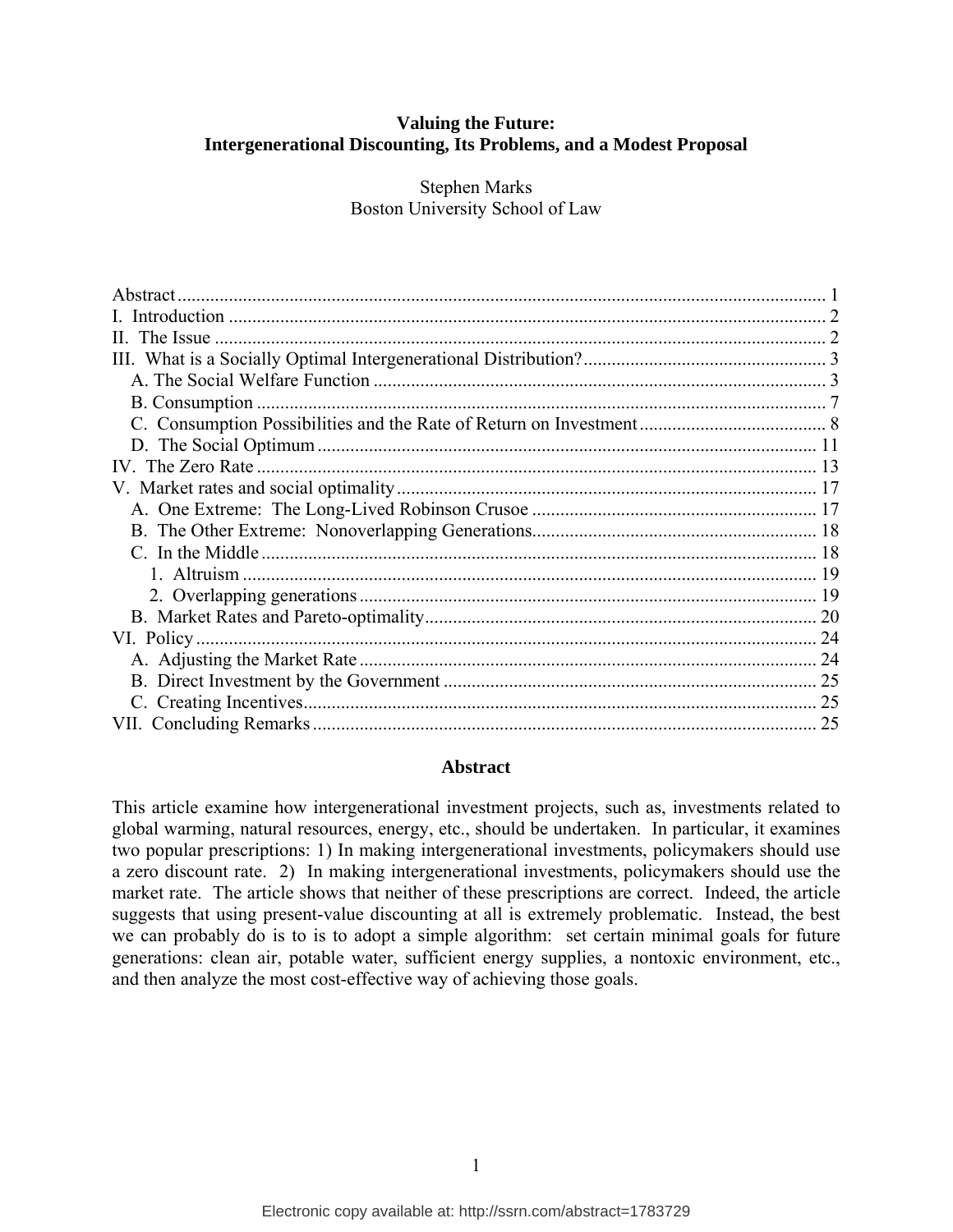#### **I. Introduction**

<span id="page-3-0"></span>In 2007 University of Chicago Law Review published papers from its symposium on Intergenerational Equity and Discounting.<sup>[1](#page-3-1)</sup> At issue was how we should evaluate investments in the distant future. Typical investments of this sort are those in global warming and nuclear energy. The former could affect climatic changes hundreds, if not thousands, of years in the future. Likewise, nuclear waste produces waste materials that with half-lives measured in hundreds of thousands of years. How shall we evaluate current decisions that have significant effects on distant future generations? The 2007 symposium issue provided a variety of competing answers. In those answers, were two competing prescriptions:

1. In making intergenerational investments, policymakers should use a zero discount rate.

2. In making intergenerational investments, policymakers should use the market rate.

In this paper, I show that, from the standpoint of a policymaker who seeks to maximize intergenerational social welfare, neither prescription is correct. In making this claim, I lay out a general framework for thinking about intergenerational discounting. At the outset, please note the following: 1) There is nothing radical in this approach, as it builds on standard financial and welfare theories. 2) The approach does not yield a silver bullet, a grand algorithm for resolving intergenerational issues. (Thus I cannot title this paper "Toward a General Theory of Intergenerational Investing," or anything of the sort.) 3) Rather, the approach counsels humility. This is an extremely difficult nut to crack. 4) In the end, we are most likely left with nothing more than an empathic gut (perhaps Kantian) response: let's leave future generations with a relatively unpolluted environment and with enough resources to make a go of it.

#### **II. The Issue**

It is a fundamental principle of finance that a dollar today is worth more than a dollar tomorrow, simply because a dollar today will grow into more than a dollar tomorrow. More specifically, a dollar today will grow into  $(1 + r)^n$  dollars after n periods, where r is the period interest rate. Equivalently, to get a dollar n periods from today, you would need to invest  $1/(1 + r)^n$  today. We say that the present value of one dollar received n periods from today is  $1/(1 + r)^n$ .

In a typical investment, resources are invested in the near-term in exchange for returns later on. Modern finance theory counsels us to find the net present value of cash flows and to make investments when the net present value is greater than zero. This is done by finding the present value of all cash flows and adding them together. The problem, as some see it, is that, when applied to intergenerational investment, the present value of a dollar 500 years from now (assuming an annual real interest rate of, say, 3%), is less than 0.0004 cents. Thus, using the present value criterion, it would not be worth investing \$1 million today to avoid a \$2 trillion environmental disaster 500 years from now.

1

<span id="page-3-1"></span><sup>&</sup>lt;sup>1</sup> SYMPOSIUM: INTERGENERATIONAL EQUITY AND DISCOUNTING. By Mathew D. Adler, Tyler Cowen, John D. Graham, Geoffrey Heal, Louis Kaplow, Douglas A. Kysar, Eric A. Posner, Arden Rowell ,Dexter Samida, Cass R. Sunstein, W. Kip Viscusi, and David A. Weisbach. 74 U.Chi.L.R. 1(2007).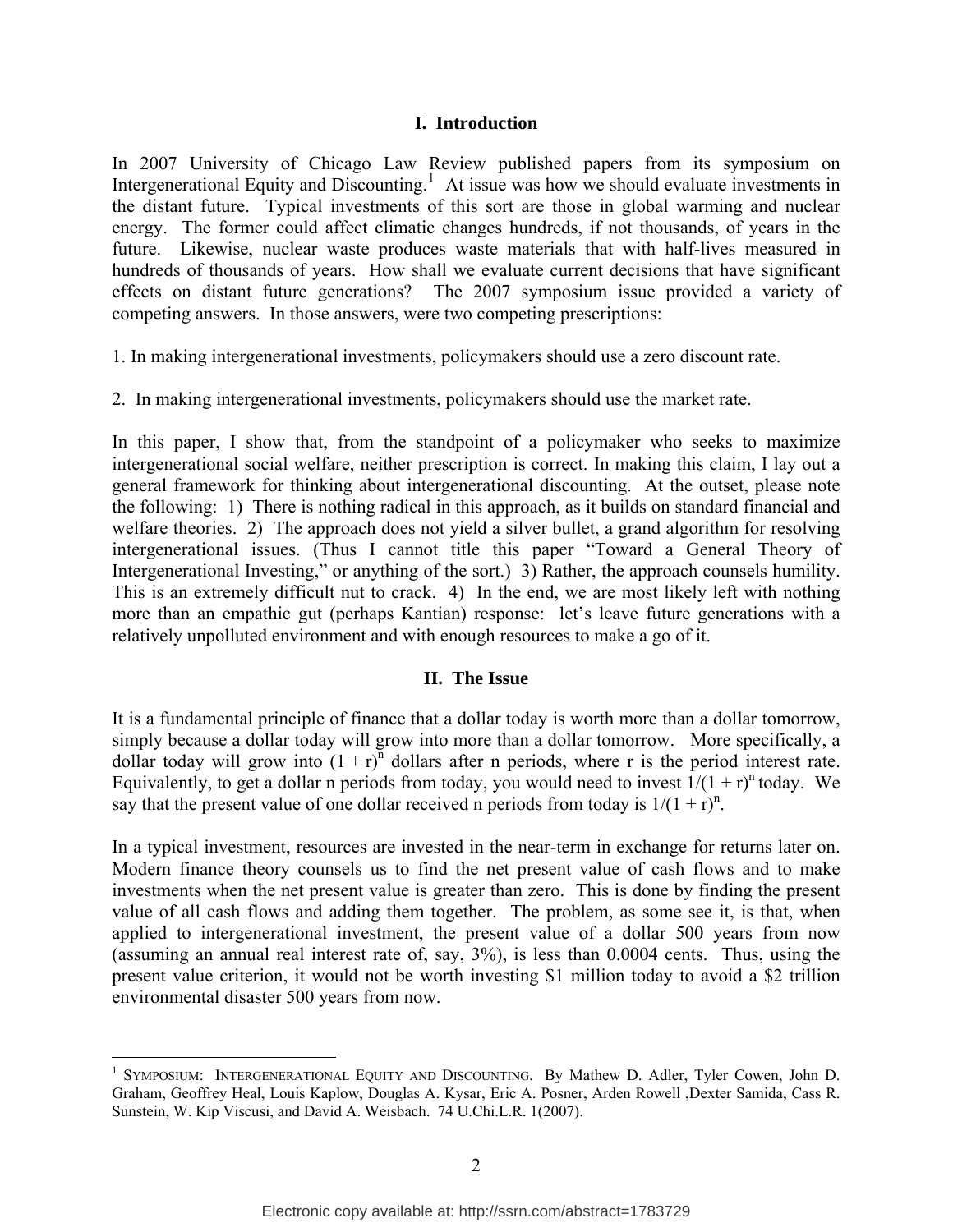<span id="page-4-0"></span>The Chicago symposium highlighted the state of disagreement on the question of the appropriateness of intergenerational discounting using market rates. This symposium brought together contributions by some of the best minds in law and economics. More than anything, however, the diverse offerings and conclusions highlighted the state of disagreement as to appropriateness of intergenerational discounting. Some of the contributors argued that we should apply standard time-value-of-money discounting to intergenerational projects using market rates. Others suggested using a zero percent discount rate for intergenerational projects. In such a scheme, a dollar now is worth the same as a dollar 500 years from now. If sacrificing \$1000 of consumption today results in a gain of \$1001 in the next generation, then this investment should be undertaken.

The ultimate issue is how we as voters and citizens should direct our government to act in making intergenerational investment decisions. Should we instruct our government to employ present-value discounting using market rates in choosing whether to invest in nuclear power generation or global warming abatement and the like? Or should we instruct them to use a zero rate? In this article, I side with the critics who argue against the use of market rates for intergenerational investments. Nevertheless, I also show that a zero discount rate is problematic.

In terms of organization, I will lay out the arguments in two broad sections. Section 3 discusses what optimal intergenerational distribution looks like theoretically. Section 4 demonstrates that discounting using a zero rate does not usually lead to good distributional outcomes. Section 5 demonstrates that discounting using the market rate does not usually lead to good distributional outcomes. Section 6 discusses, in light of these two conclusions, how we might approach intergenerational investments.

#### **III. What is a Socially Optimal Intergenerational Distribution?**

#### *A. The Social Welfare Function*

To some, the use of present value discounting and market rates disrespects the equal claims of future generations. Some analysts have expressed the respect for future generations using the following stylized (and highly simplified) intergenerational social welfare function:

$$
W = u_0 + \beta u_1 \tag{1}
$$

where W is social welfare,  $u_0$  is the utility of the present generation and  $u_1$  is utility of future generations. In this formulation, β represents how much we should weight the utility of future generations in the social welfare function. If  $\beta = 1$  means that we weight the utility of future generations equal to that of the present. If  $\beta$  < 1, we weight the future less than the present. Note that we can write β as

$$
\beta\!=\!\!\frac{1}{1\!+\!d}
$$

where d can be called the *utility discount rate* over the relevant periods. Thus a utility discount rate of zero (meaning that we do not discount the future at all) implies that  $\beta = 1$ . Conversely, if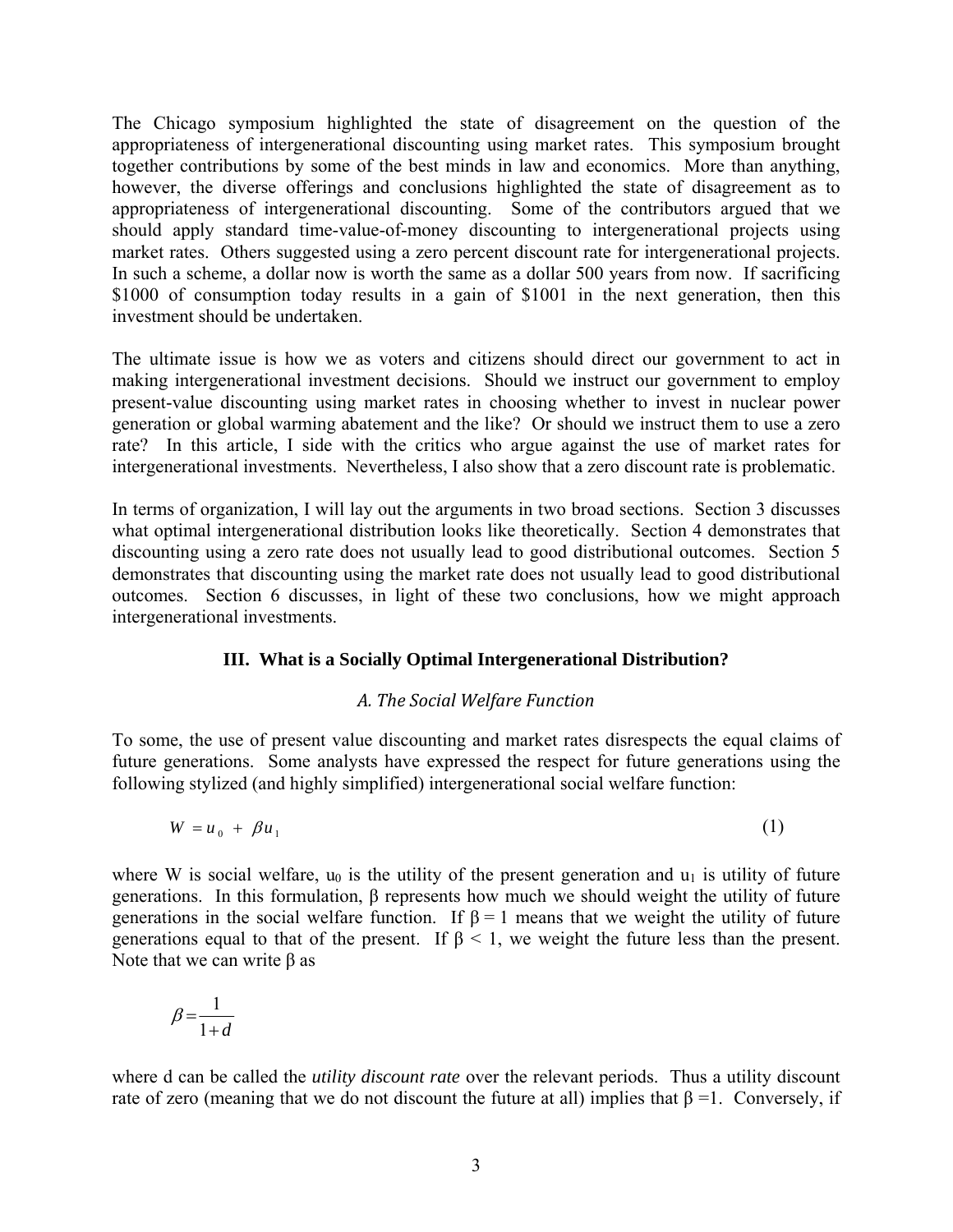$d > 0$  then we are discounting future utility relative to present utility. A discount rate of infinity implies that we place no weight on the utility of future generations, that is,  $\beta = 0$ .

The social welfare function with  $\beta = 1$  becomes

$$
W = u_0 + u_1 \tag{2}
$$

I will refer to this as the *strict utilitarian welfare function*. [2](#page-5-0) The strict utilitarian welfare function does not favor either generation. It gives the two generations equal respect. In general, equal respect means that if we were to reverse the utilities, the social welfare would not change. That is,

$$
W(u_0, u_1) = W(u_1, u_0)
$$
 (Equal Respect Condition)

Due to the commutative property of addition, the strict utilitarian welfare function satisfies the Equal Respect Condition. The strict utilitarian function is not the only function that satisfies the Equal Respect Condition. We encounter others later in this paper.

In spite of satisfying the Equal Respect Condition, the strict utilitarian social welfare function is not very attractive. Consider, for example, the following distributions:

| Distribution |      |      |
|--------------|------|------|
|              |      | 1000 |
|              | 1000 |      |
|              | 500  | 500  |
|              | 400  | 499  |

Under the strict utilitarian social welfare function, distributions A, B, and C are all equal in terms of social welfare, and each of these is superior to D. Yet most of us, if we were designing our ideal society (and especially not knowing which generation we would find ourselves in) would prefer D to either A or B.

Graphically, the utilitarian social welfare function is represented by the following isowelfare graph. (Read this like you would a topographic map. Points on the same line represent the same social welfare. Social welfare increases as we move up and to the right on the graph.)

<span id="page-5-0"></span> 2 This function dates back to at least 1863, John Stuart Mill, On Utilitarianism.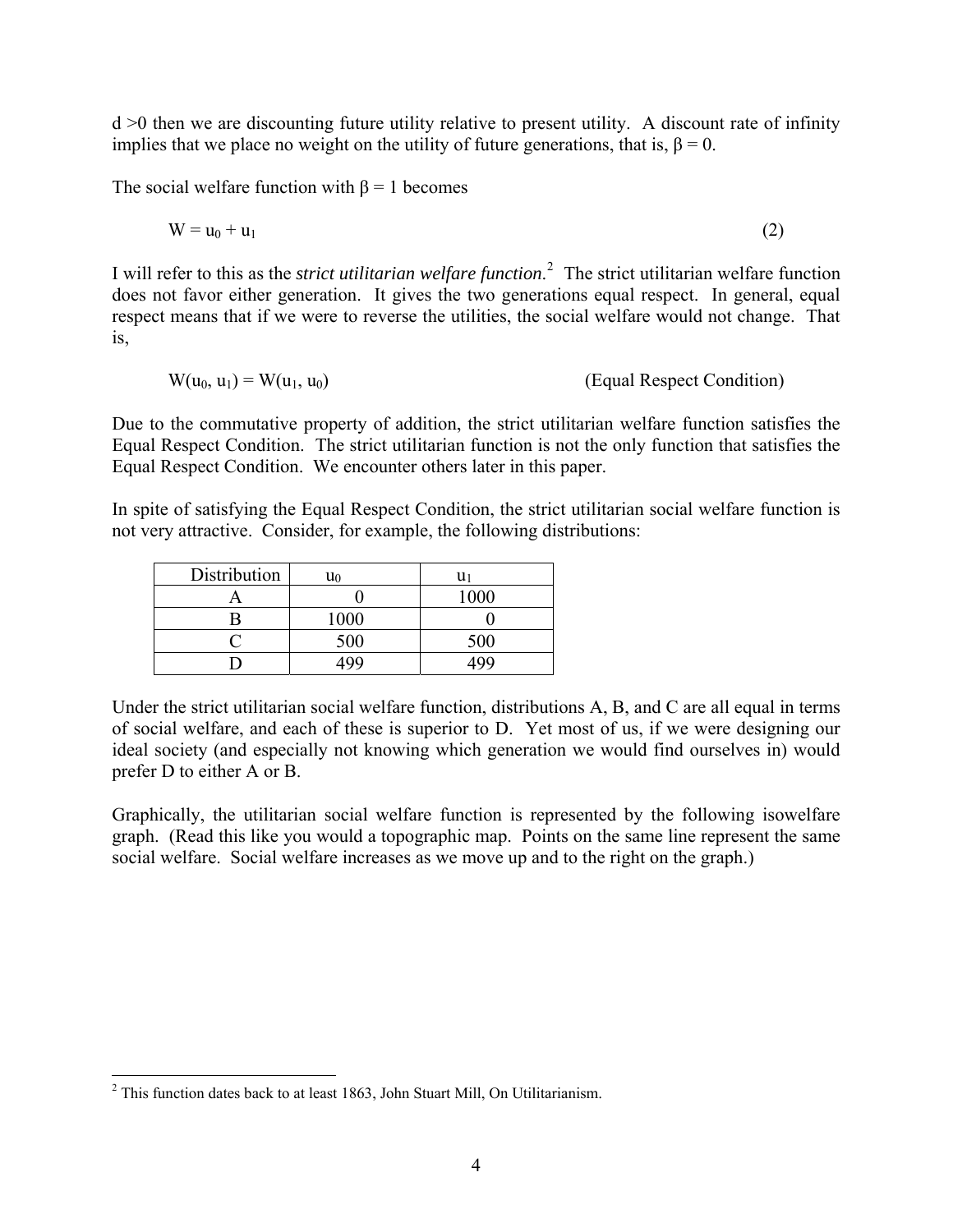

An alternative intergenerational social welfare function is the so-called maximin function. Social welfare is calculated as the minimum of the two generations' utilities.<sup>[3](#page-6-0)</sup>

 $W = min(u_1, u_2)$ 

The function gets its name because the goal, as with all social utility functions, is maximization, so that in this case, the goal is to maximize the minimum of the two generations' utilities. The maximin social welfare function satisfies the Equal Respect Condition. Graphically, we can represent this function with a series of isowelfare lines as follows:

<span id="page-6-0"></span> 3 See for example, John E. Roemer, *The ethics of intertemporal distribution in a warming Planet*, in LA ETICA DE LA DISTRIBUCION INTERTEMPORAL EN UN PLANETA EN CALENTAMIENTO CLIMATICO 77 (2009) *available at*  http://www.centrodeestudiosandaluces.info/cursos/adjuntos/JohnE\_Roemer.pdf, pages 94-95.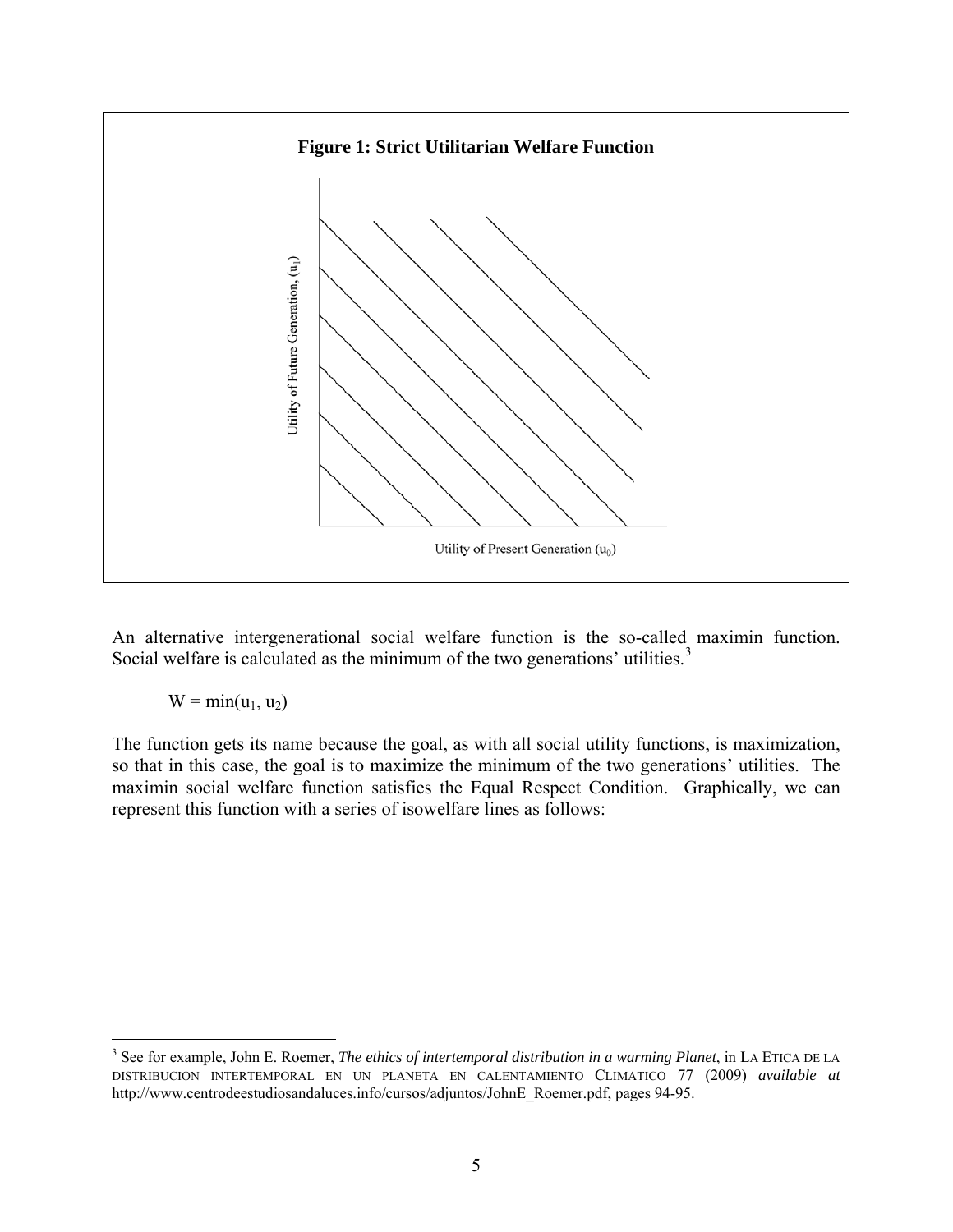

For many, the maximin function is also problematic. Consider the following distributions:

| Distribution | u٥  | u   |
|--------------|-----|-----|
|              | 500 | 500 |
|              | 500 | ናበበ |
|              | 50G |     |

Under the maximin function, A and B and C are equivalent. This seems odd. In fact, most of us (but perhaps not all of us), standing behind the veil of ignorance, could very well prefer B or C to A.

In a sense, the utilitarian and the minmax functions are boundaries for a wide variety of convex social welfare functions. A typical member of this set is represented by the following graph: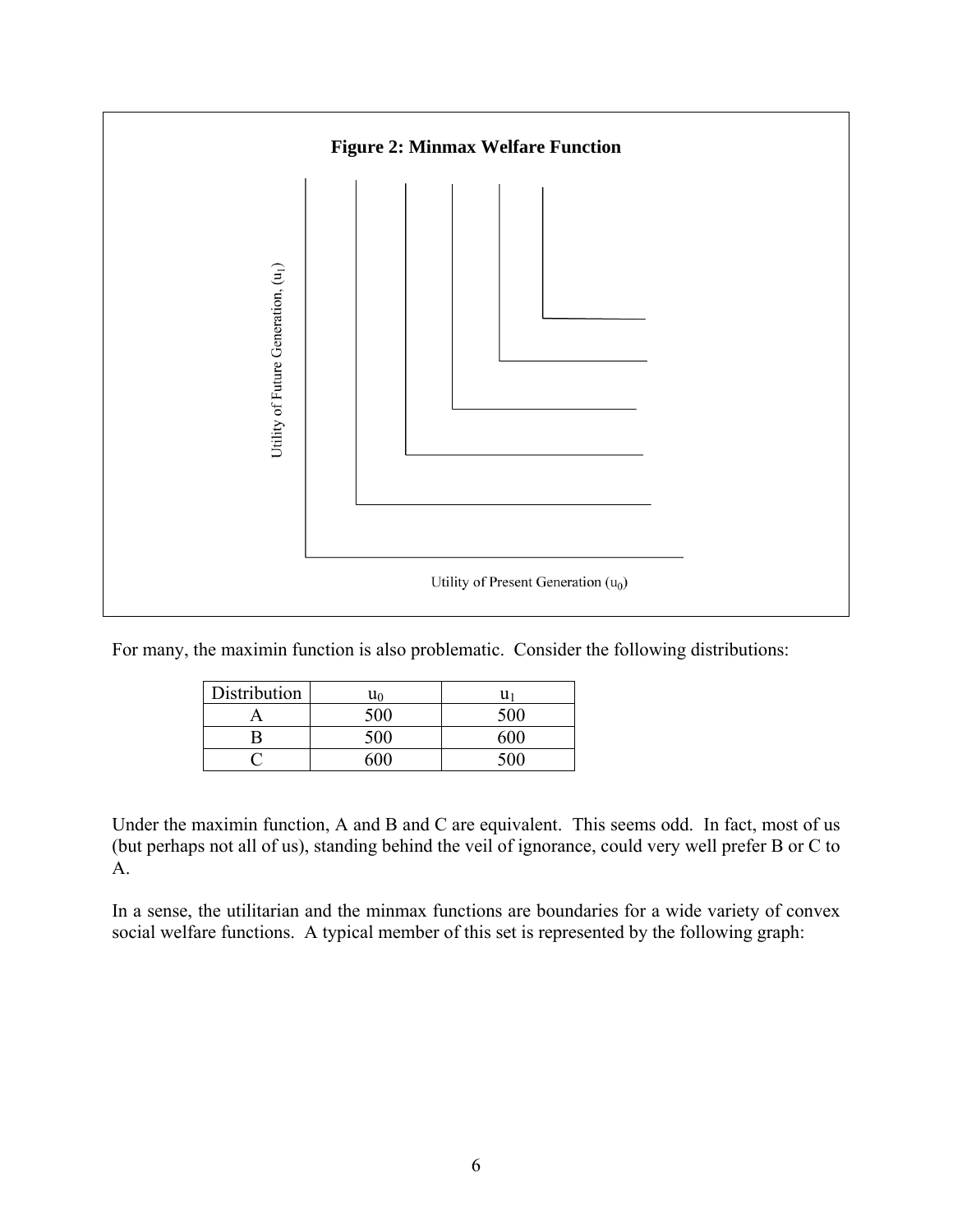<span id="page-8-0"></span>

In order for a convex function of this sort to satisfy the Equal Respect Condition, it is necessary graphically for the isowelfare lines to be symmetrical around a 45 degree line emanating from the origin.

#### *B. Consumption*

When a society makes an intergenerational investment, it is giving up consumption by the present generation for increased consumption by a future generation. Therefore we must understand social welfare in terms of consumption, not just in terms of utility. We begin by noting that utility depends on consumption. Symbolically, we represent this as follows:

 $u_0(c_0)$  and  $u_1(c_1)$ 

Thus social welfare can be written as a function of consumption directly:

 $V(c_1, c_2) = W(u_1(c_1)), u_2(c_2))$ 

The social welfare function V will look a bit different than the social welfare function W due to the diminishing marginal utility of consumption. That is each additional unit of consumption confers less utility than the previous unit. Consider the strict utilitarian social welfare function: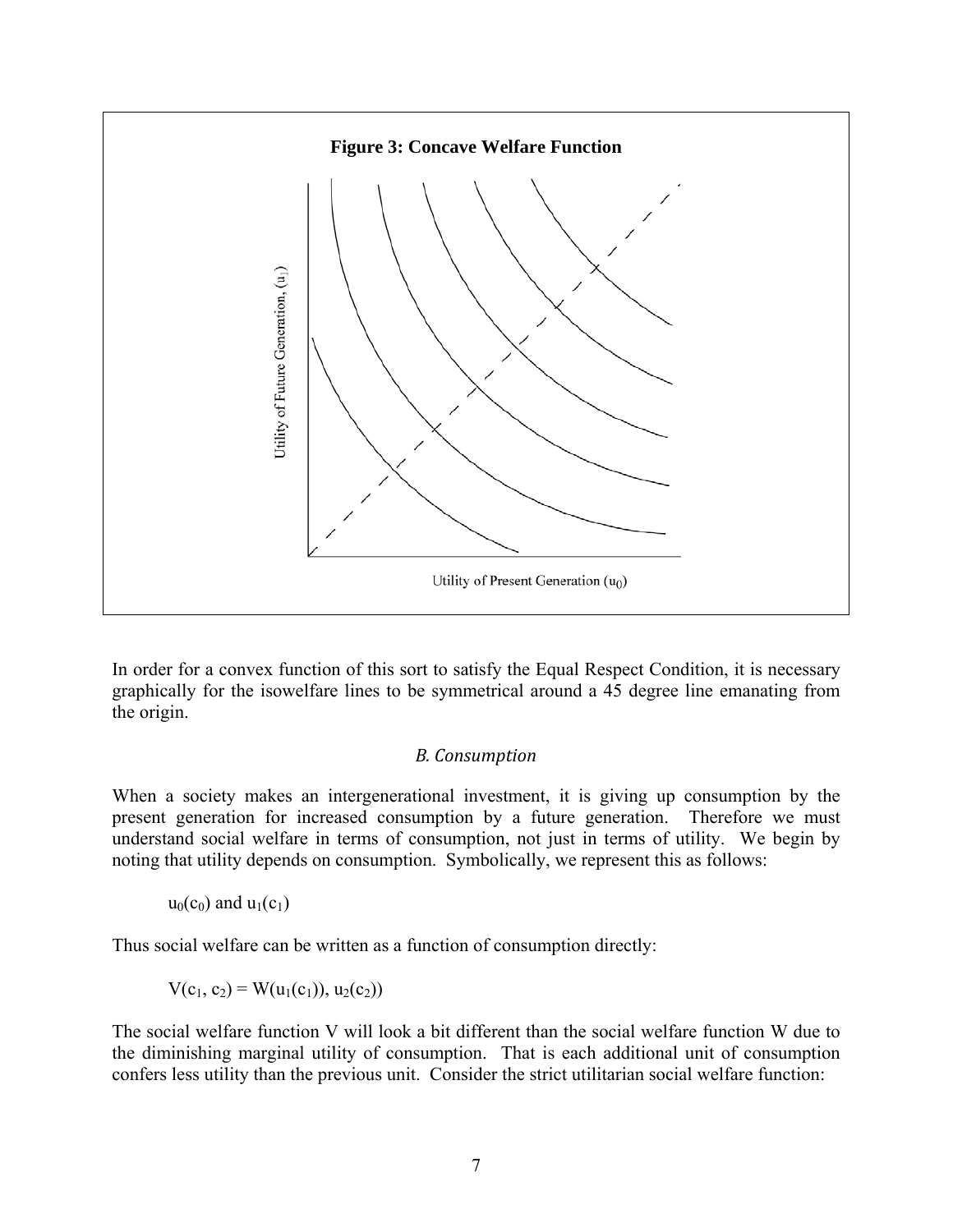$W(u_1, u_2) = u_0 + u_1$ 

<span id="page-9-0"></span>As a function of consumption, this becomes:

$$
V(c_0, c_1) = u_0(c_0) + u_1(c_1)
$$
\n(3)

Recall that graphing the strict utilitarian social welfare as a function of utility yielded linear parallel isowelfare lines. Graphing the strict utilitarian welfare function as a function of consumption, yields iso-utility lines that are convex to the origin:



In what follows, we will use both types of social welfare functions (functions of utility and functions of consumption) to glean various insights about intergenerational investing. First, however, we must consider the role of consumption possibilities.

## *C. Consumption Possibilities and the Rate of Return on Investment*

We cannot ascertain the optimal distribution of consumption across generations without knowing the consumption possibilities, so we turn to this now. In general, an investment project requires giving up present consumption in exchange for future consumption. We can represent all of the possible combinations of consumption possibilities with a graph such as the following.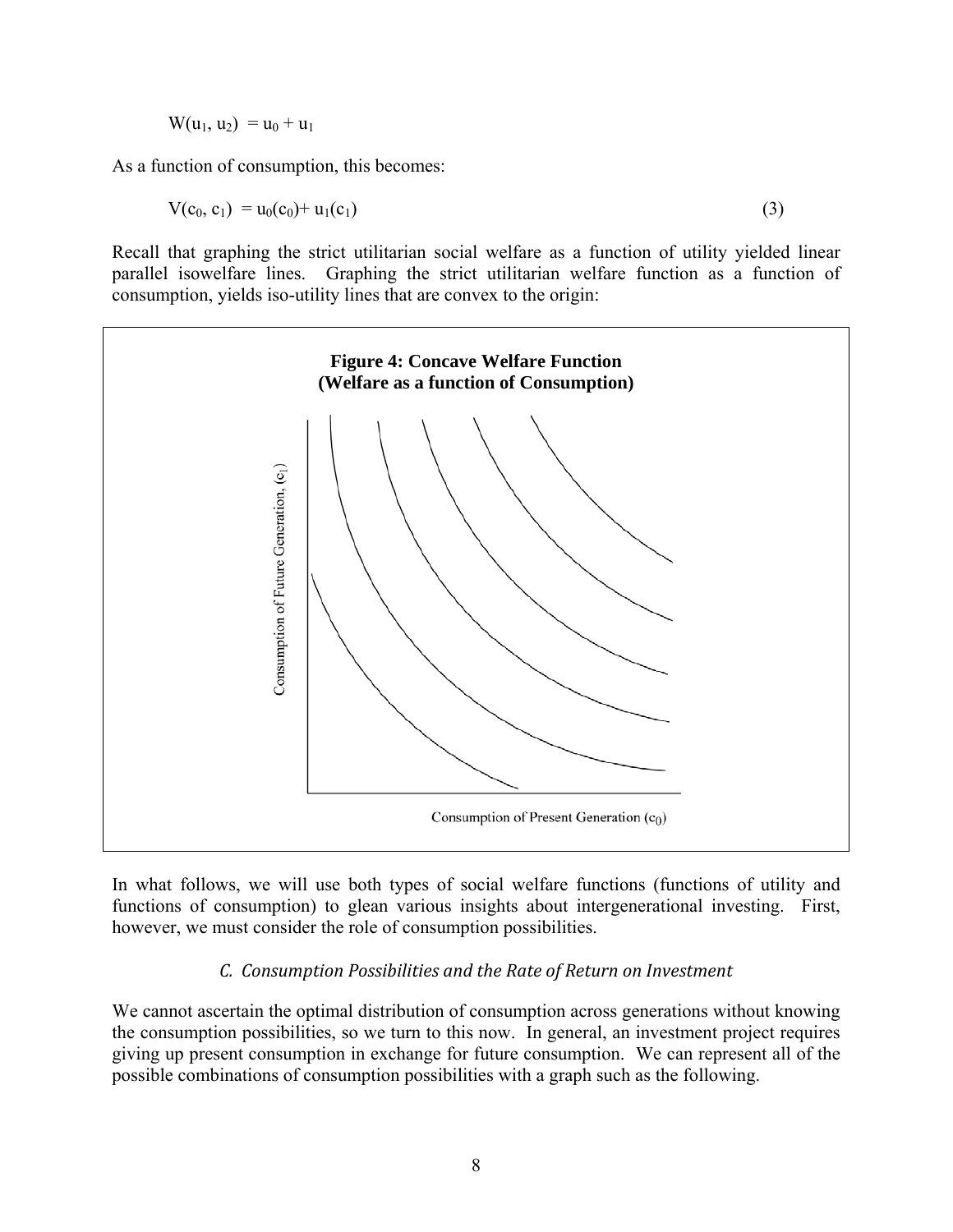

Any combination of  $c_0$  and  $c_1$  that is within the boundaries of the consumption set is possible. The slope of the boundary of the consumption set is related to the rate of return on the marginal investment project. To see this, start by supposing that all consumption is in the period 0 (the present generation). This is represented by point A. Now suppose we want to move to point B. This requires giving up consumption equal to amount a in the first period and getting consumption of amount b in the second period. In other words, a is invested in the first period and b is received in the second period. The rate of return is just:

$$
\frac{b-a}{a}
$$
 or, equivalently,  $\frac{b}{a}$  - 1

This expression is the *rate of return on investment*. We can denominate the returns in any currency, for example, in dollars. If one gives up \$100 in consumption in period 0 ( $a = 100$ ) for \$110 additional consumption in period 1 ( $b = 110$ ) then the rate of return on investment is 0.1, or 10%. We can find the rate of return on infinitesimally small investments at a single point on the boundary by taking the opposite of the slope of the tangent at that point and subtracting one. As more investments are made (as we move right to left on the boundary), the rate of return on investments falls. This makes sense. Investments come with different returns and we engage in the ones with the higher returns first.

If you were a company looking at investment opportunities, you would invest in projects with positive net present values. Suppose that your cost of capital were 10% , that is, you could borrow funds at a 10% interest rate. To make profitable investments, you would evaluate projects by their net present value using a 10% discount rate. (The *discount rate* is the rate used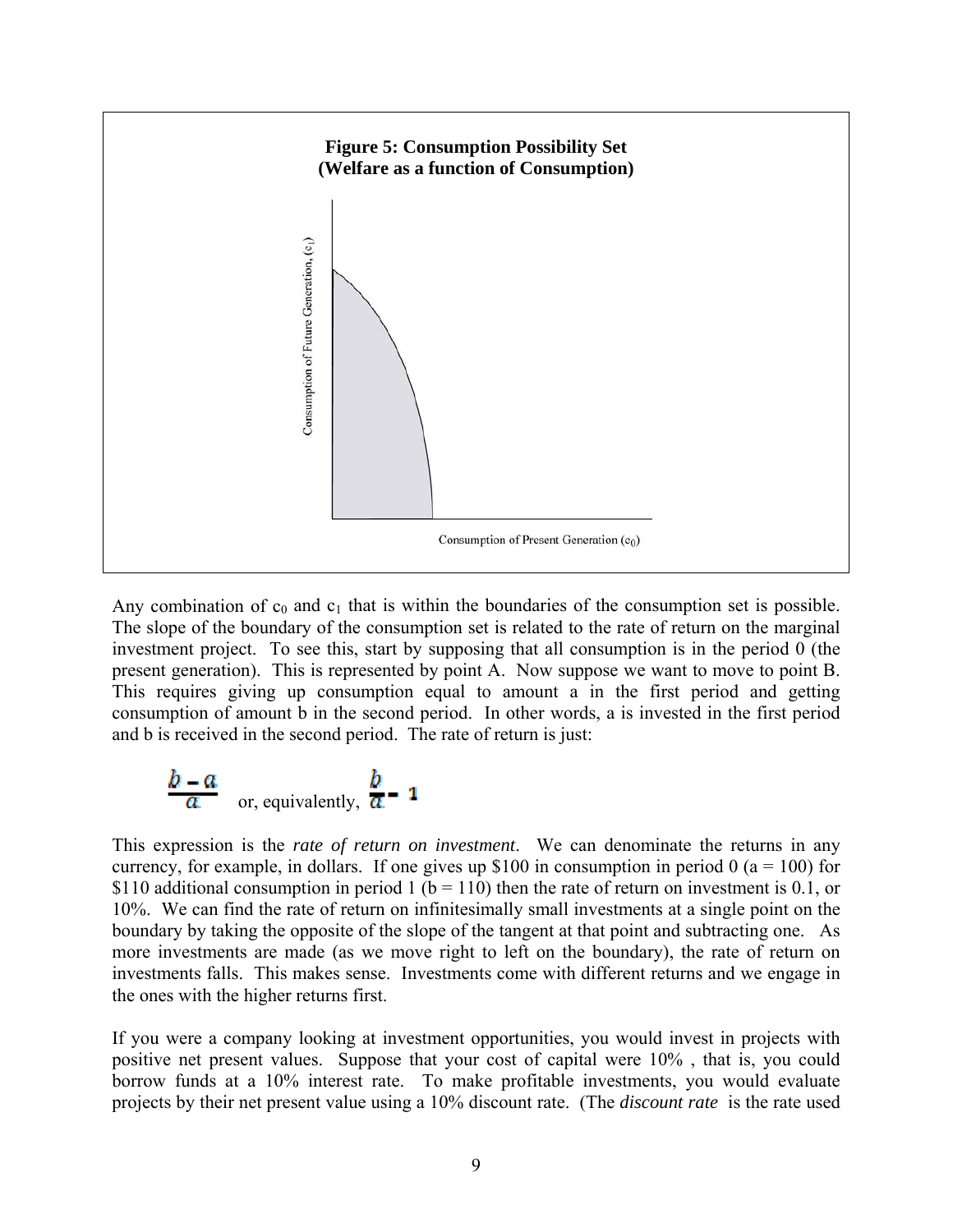in present value calculations.) Projects with rates of return over 10% will have a positive net present value. If you could obtain capital at 5%, then you would use this as your discount rate and invest in projects with returns greater than 5%. You would invest in more projects than if the rate were 10%. The same is true for intergenerational investing. If managers use a 5% rate for evaluating intergenerational investments, they will invest in more projects than if they used a 10% rate. If they use a zero rate, they will invest in yet more projects.

We can transform the consumption possibilities graph into a utility possibilities graph. If we do so, we must note that diminishing marginal utility comes into play once again. The utility possibility set, corresponding to the above consumption possibility set, is shown in Figure 6.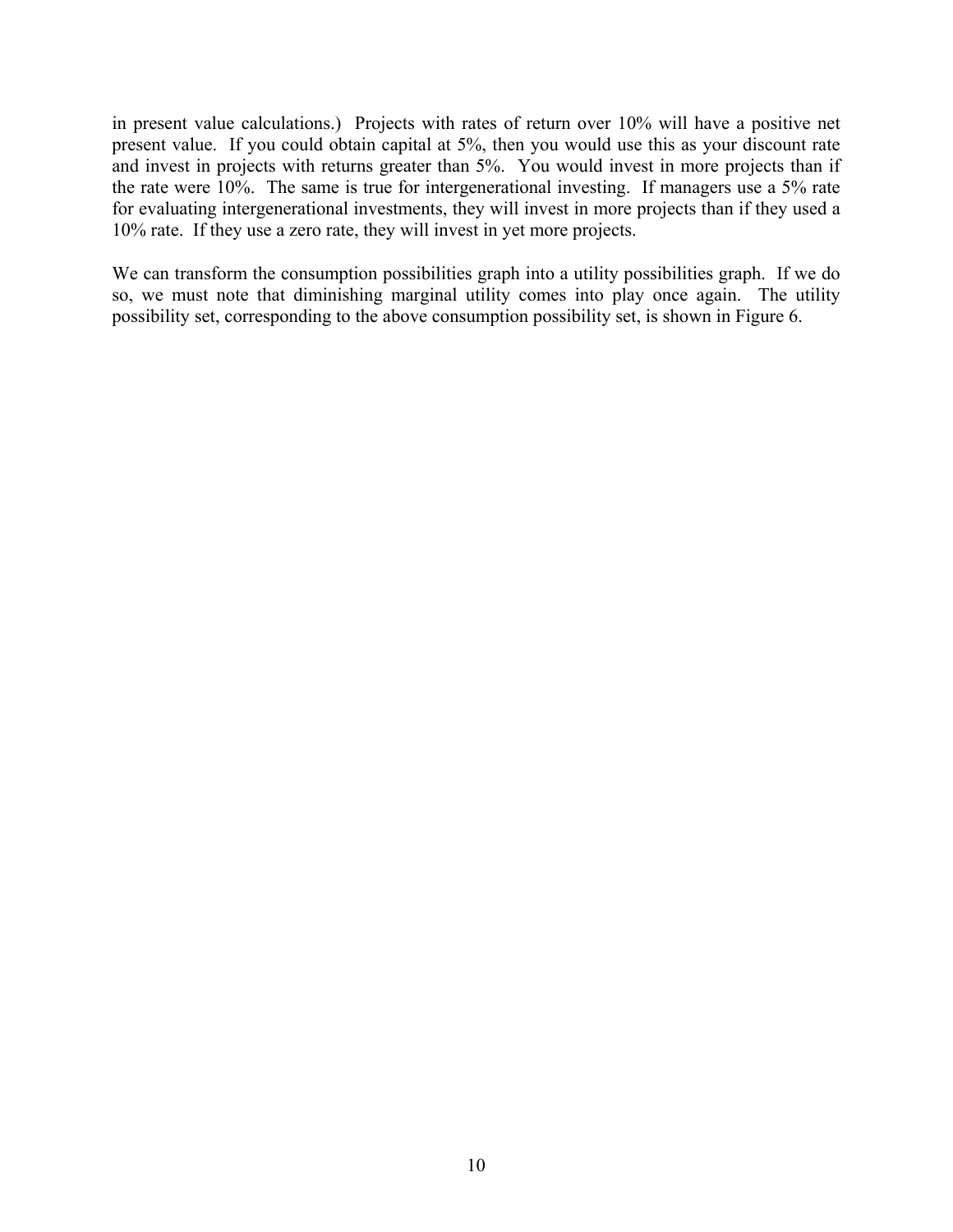<span id="page-12-0"></span>

The slope of the boundary of the utility possibility set is the *utility rate of return on investment.* That is, if one gives up 1000 utils today for 1200 utils in the future, then the utility rate of return is 0.2 or 20%. As with the ordinary rate of return on investment, one can calculate the utility rate of return on investment for any point on the boundary by taking the opposite of the slope of the tangent and subtracting one.

## *D. The Social Optimum*

Representing the social optimum graphically involves combining the social welfare function with the consumption possibility set. Let us start with the easiest case. Suppose that we have a strict utilitarian social welfare function. If we lay this social welfare function on top of the consumption possibility set we get the following graphs, one in terms of utilities and the other in terms of consumption.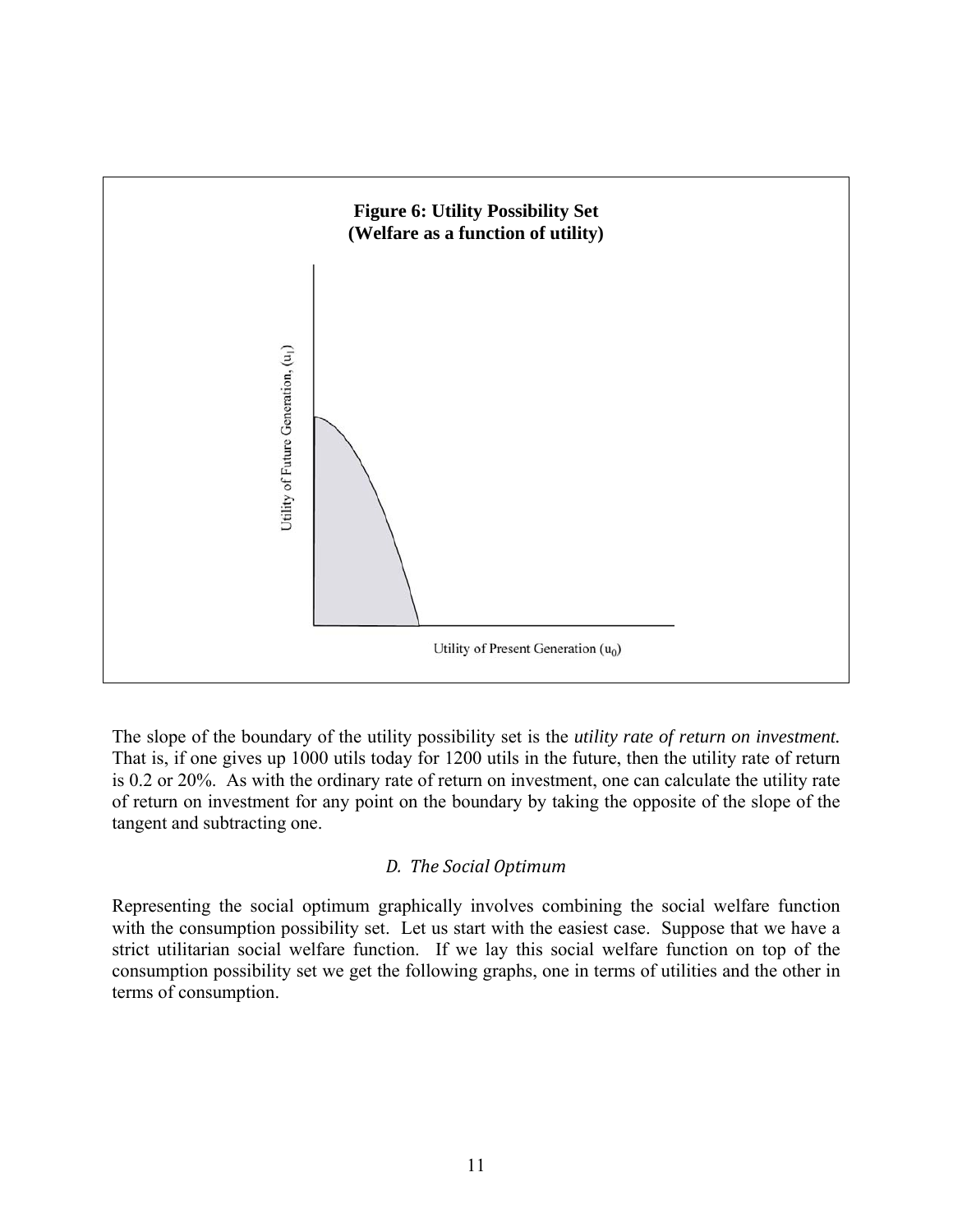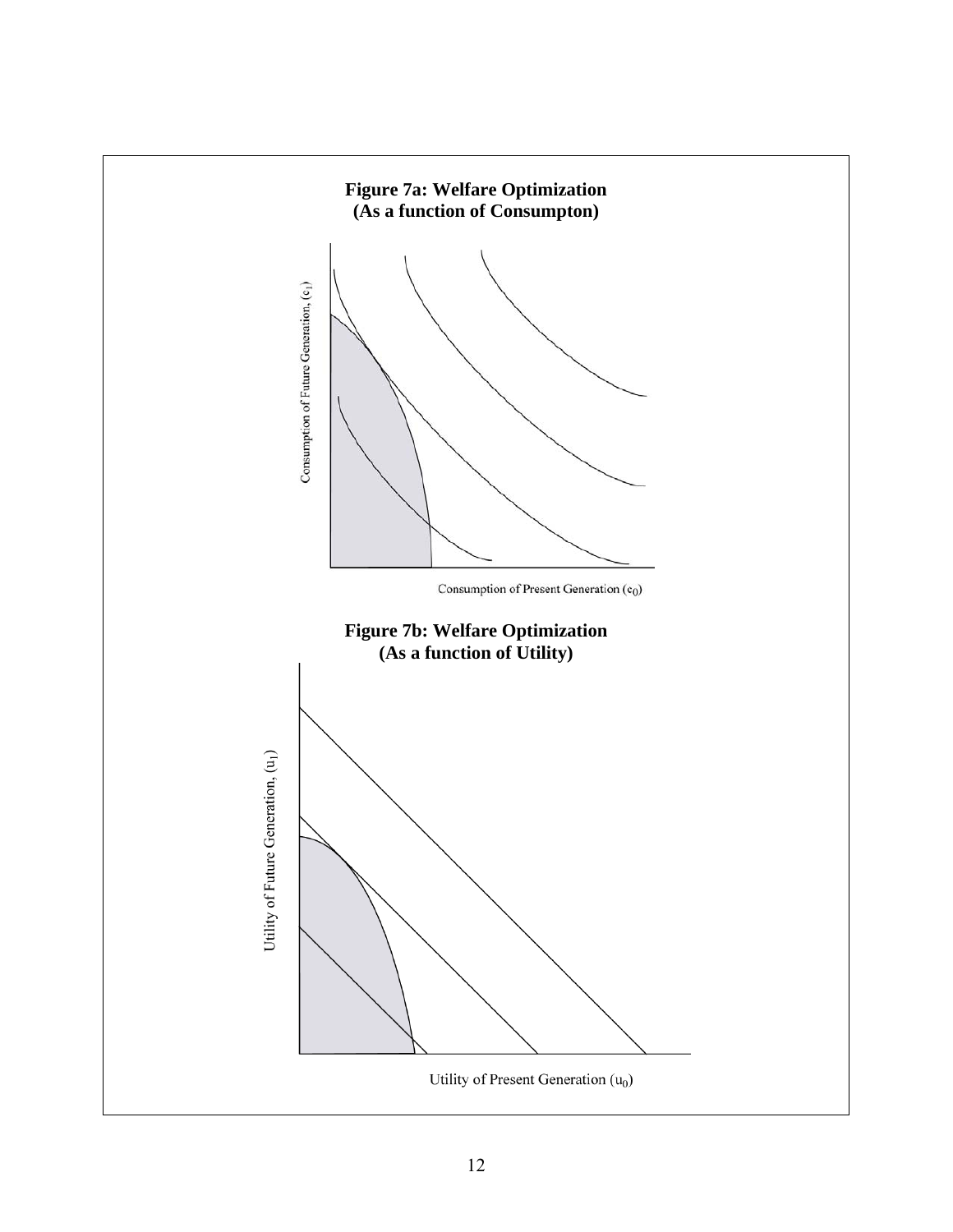#### **IV. The Zero Rate**

<span id="page-14-0"></span>Examination of Figure 7a should convince the reader that the optimal rate of investment is unlikely to be zero, even with the strict utilitarian welfare function, a function which satisfies the Equal Respect Condition. If we wanted intergenerational investors to invest up to the social optimum then we should set the discount rate equal to that indicated at the social optimum in Figure 7a. This optimal discount rate is just the negative of the slope of the tangent at the optimization point, that is, where the consumption possibilities set touches the highest isowelfare curve. The optimal discount rate depends both on the curvature of the isowelfare lines (which is determined by the degree that marginal utility of consumption decreases with consumption) and the curvature of the consumption possibilities set (which is determined by the available investment opportunities.) Theoretically, optimal discount rates can be either positive or negative. Figure 8a provides an example where the optimal discount rate would be negative.

As an aside, note that with the strict utilitarian welfare function, the utility discount rate is indeed zero at the optimum. But investment decisions are not made in terms of utility, but rather in terms of dollars (or some other currency) so that this interesting fact is irrelevant.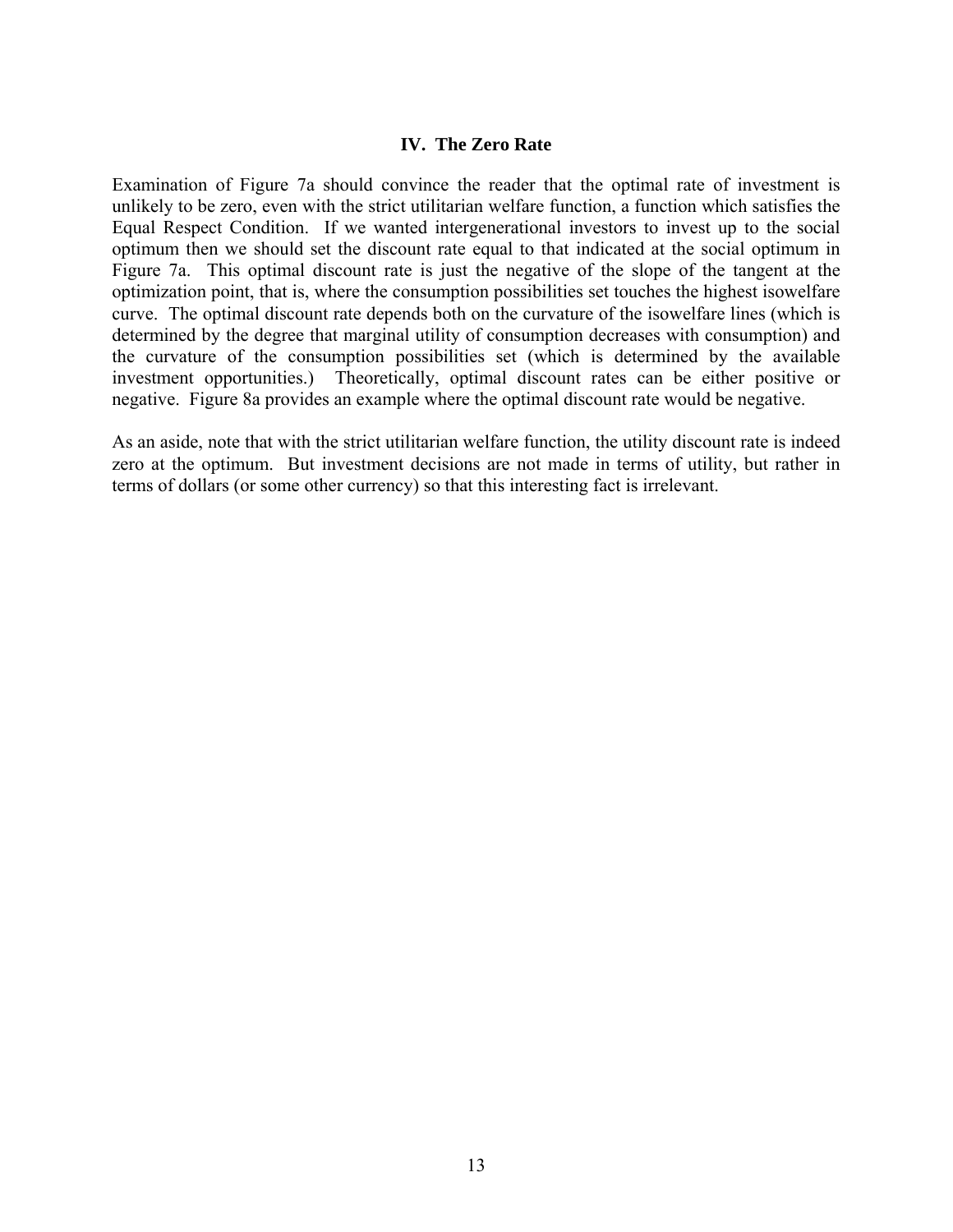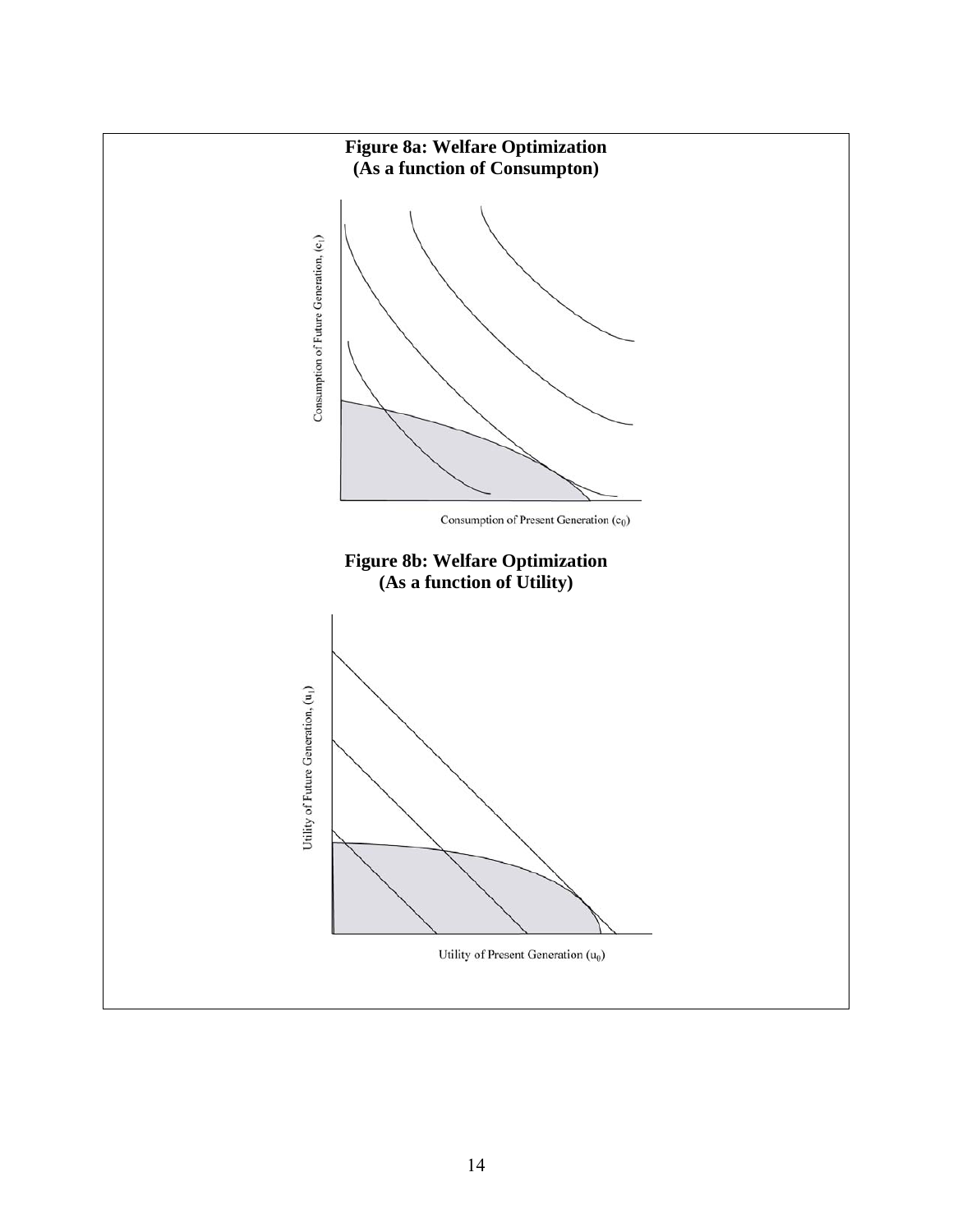If we substitute the strict utilitarian welfare function with some other social welfare function, even with another one that satisfies the Equal Respect Condition, it will still be unlikely that a zero rate will maximize social welfare. The iso-welfare curves will look much the same, that is, concentric convex lines, though with different curvature. As long as they have this shape, then the welfare-maximizing discount rate will be an interaction of the curvature of the iso-welfare lines and the curvature of the boundary of the consumption possibility set.

And note this. Even if the iso-welfare lines relative to consumption were straight (which could occur if we used a strict utilitarian welfare function and if there was no diminishing marginal utility of consumption, which, of course, is counterfactual) the result of social optimization could still result in highly inequitable distribution of consumption between generations. This can be seen by looking at 7b and 7c and assuming that these represent consumption rather than utility. Both these graphs show social optimization with very inequitable distributions. Again, this comes from the poor distributional aspects of the strict utilitarian welfare function.

That a zero investment discount rate can lead to a very unequal distribution can be made by a simple example. Suppose there are two generations. The first starts out with \$100. Some of this is consumed and some invested. Suppose that the second generation consumes the result of the investment projects. Suppose that there are ten possible intergenerational investment projects:

Project 1: Invest \$10 now, reap \$50 later. (400% return) Project 2: Invest \$10 now, reap \$30 later. (200% return) Project 3: Invest \$10 now, reap \$20 later. (100% return) Project 4: Invest \$10 now, reap \$15 later. (50% return) Project 5: Invest \$10 now, reap \$14 later. (40% return) Project 6: Invest \$10 now, reap \$13 later. (30% return) Project 7: Invest \$10 now, reap \$12 later. (20% return) Project 8: Invest \$10 now, reap \$11 later. (10% return) Project 9: Invest \$10 now, reap \$9 later. (-10% return) Project 10: Invest \$10 now, reap \$8 later. (-20% return)

Keep in mind that these are intergenerational projects so that large rates of return should not surprise us. We now can choose to invest in projects based on a return criterion. For example, we could invest in all projects that give a rate or return greater than or equal to 50%. Note that it makes sense to invest in the projects with the highest returns first. The various possibilities are given in the table below.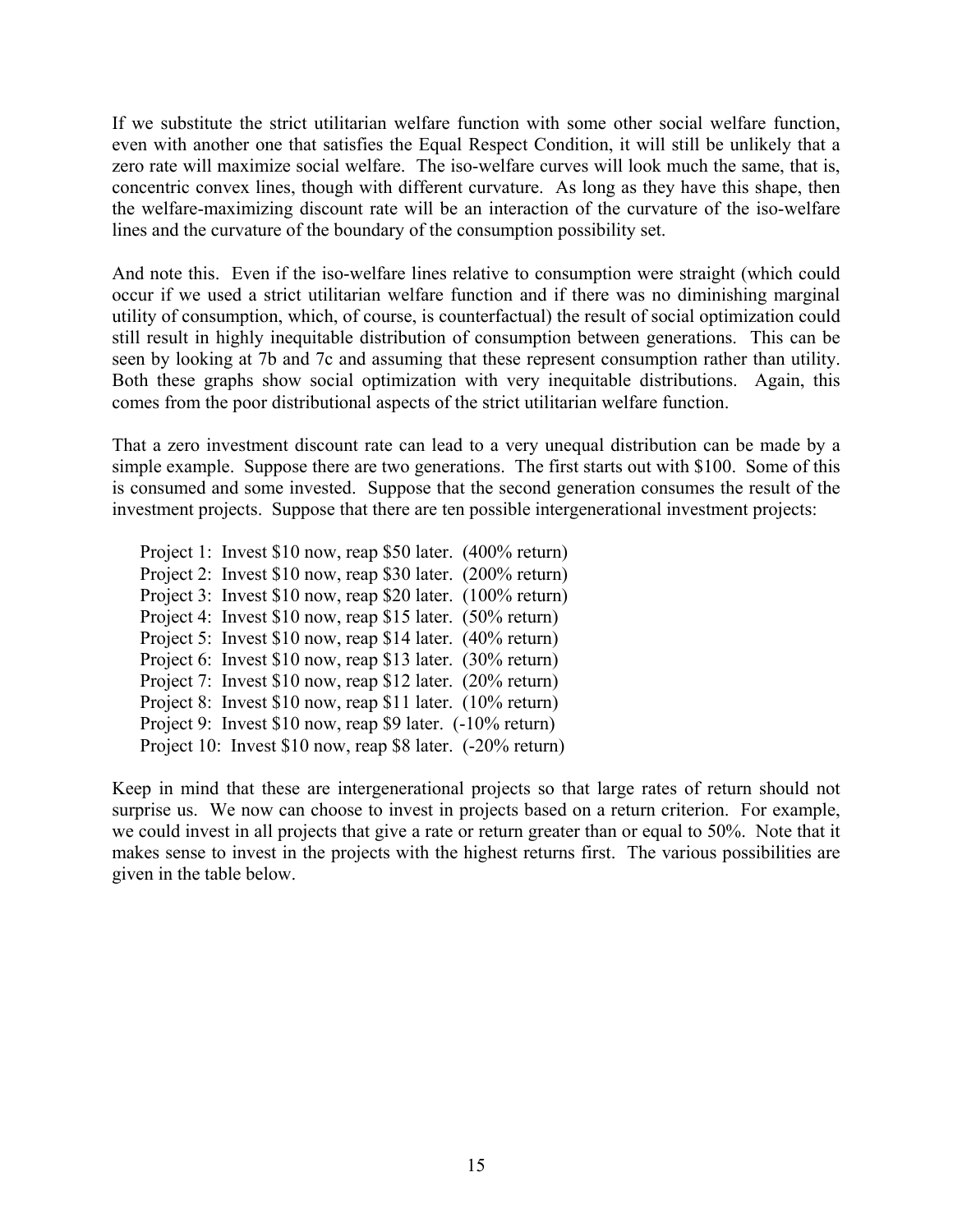| <b>Figure 9</b>      |                |                |  |  |
|----------------------|----------------|----------------|--|--|
| <b>Investments</b>   | c <sub>1</sub> | c <sub>2</sub> |  |  |
| None                 | 100            |                |  |  |
|                      | 90             | 50             |  |  |
| 1,2                  | 80             | 80             |  |  |
| 1,2,3                | 70             | 100            |  |  |
| 1,2,3,4              | 60             | 115            |  |  |
| 1,2,3,4,5            | 50             | 129            |  |  |
| 1,2,3,4,5,6          | 40             | 142            |  |  |
| 1,2,3,4,5,6,7        | 30             | 154            |  |  |
| 1,2,3,4,5,6,7,8      | 20             | 165            |  |  |
| 1,2,3,4,5,6,7,8,9    | 10             | 174            |  |  |
| 1,2,3,4,5,6,7,8,9,10 |                | 182            |  |  |

Setting the discount rate to zero would result in the first eight projects being adopted and the first generation consuming \$20 and the second \$165. Now suppose we are committed to equal consumption across generations and that we are charged with the responsibility for setting the interest rate for projects to attain this goal. By setting an intergenerational discount rate of 150%, we cause the first two projects to have positive net present values and thus to be undertaken. The result is that both generations will have \$80 to consume. (The first two investment projects require an investment of \$20, reducing first generation consumption to \$80, and have a total payout of \$80.)

I should emphasize once again the unattractiveness of the strict utilitarian welfare function. Both figures 6 and 7 demonstrate that social optimizing using the strict utilitarian welfare function can produce really unequal distributions. (See the distribution of consumption in both figures.)

So here are our first results in a nutshell:

- 1. The strict utilitarian intergenerational social welfare function satisfies the equal respect condition.
- 2. The strict utilitarian intergenerational social welfare function implies a utility discount rate of zero.
- 3. In spite of 2, the optimal discount rate (in dollars) under the strict utilitarian intergenerational social welfare function is highly unlikely to be zero.
- 4. The optimal discount rate (in dollars) under any other social welfare function, including those satisfying the Equal Respect Condition, is highly unlikely to be zero.
- 5. Social optimization using a strict utilitarian intergenerational social welfare function is not likely to produce equitable distributions between generations.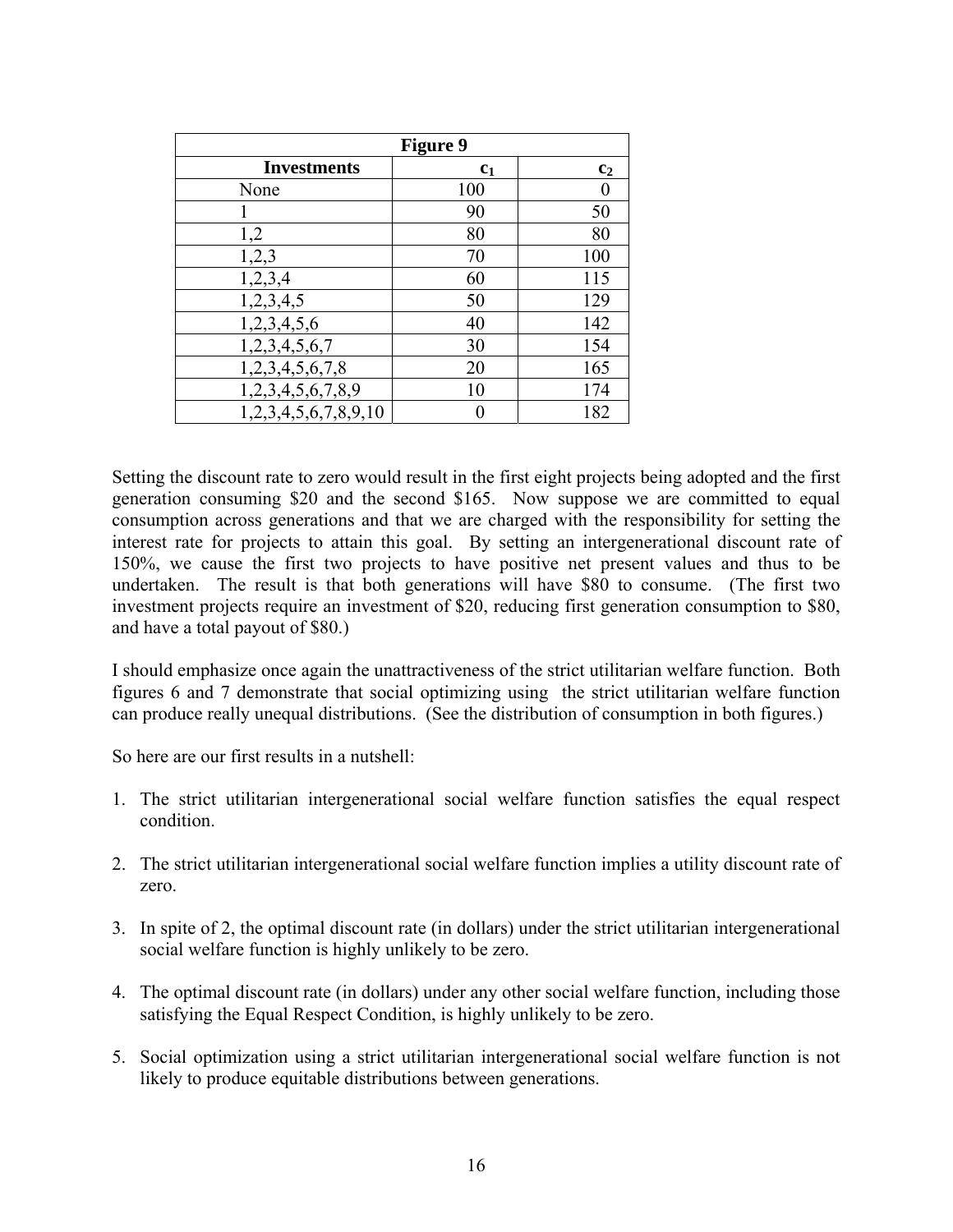- <span id="page-18-0"></span>6. Application of a zero discount rate for investment is not likely to produce equitable distributions between generations.
- 7. Social optimization using other social welfare functions could produce more equitable distributions between generations (but see 4.)

Need we say more?

#### **V. Market rates and social optimality**

If we eschew the use of a zero rate, should we instead adopt market rates? Proponents of the use of market rates come to it from two directions. One approach to assert that, in equilibrium, market rates result in a socially fair division between present and future generations. I will show that there is no evidence no convincing evidence for this and, in fact, there are theoretical reasons that suggest this cannot be the case. A second approach is to assert that, even if the market rate does not result in a fair distribution between generations, government should nevertheless use this rate in making public investments because to do otherwise will result in distributions that are not Pareto-optimal. I will show that, even though the use of differential rates (the market rate by the private sector and a different rate by the public sector) may not be Pareto-optimal, such differential rates nevertheless could result in distributions that are socially superior to the Paretooptimal distributions. Indeed, many Pareto-optimal distributions are highly unattractive in terms of intergenerational fairness. Both these findings suggest that government should probably make intergenerational investment projects using rates that differ from the market rate or use a different mechanism completely.

#### *A. One Extreme: The LongLived Robinson Crusoe*

To better understand the setting of market rates, let us begin with the simplest of economies, that of a long-lived Robinson Crusoe. Suppose that our Mr. Crusoe lives through two generational time periods. Because the economy is Mr. Crusoe and no one else, his two-period utility function is the social welfare function. Faced with a consumption possibility set, Mr. Crusoe will choose to allocate consumption between the two time periods in a manner that maximizes his utility and, by definition, maximize the social welfare function.<sup>[4](#page-18-1)</sup>

It should be noted, at least in passing, that Mr. Crusoe's two-period utility function is unlikely to be the strict utilitarian function that we utilized several times above, but rather a function that pays some heed to the distribution of utility and not just its sum total. That is, its graph is likely to be convex to the origin. But that is neither here nor there. We take Mr. Crusoe's utility function for whatever it is.

So far, we have Mr. Crusoe, but no market. We can create a market in this economy by creating a business. Mr. Crusoe is the sole shareholder, but the business is managed by Ms M who makes

<span id="page-18-1"></span><sup>&</sup>lt;sup>4</sup> A variant of this Robinson Crusoe economy is that assumed by optimal growth models in which the horizon is infinite and the social welfare function is maximized.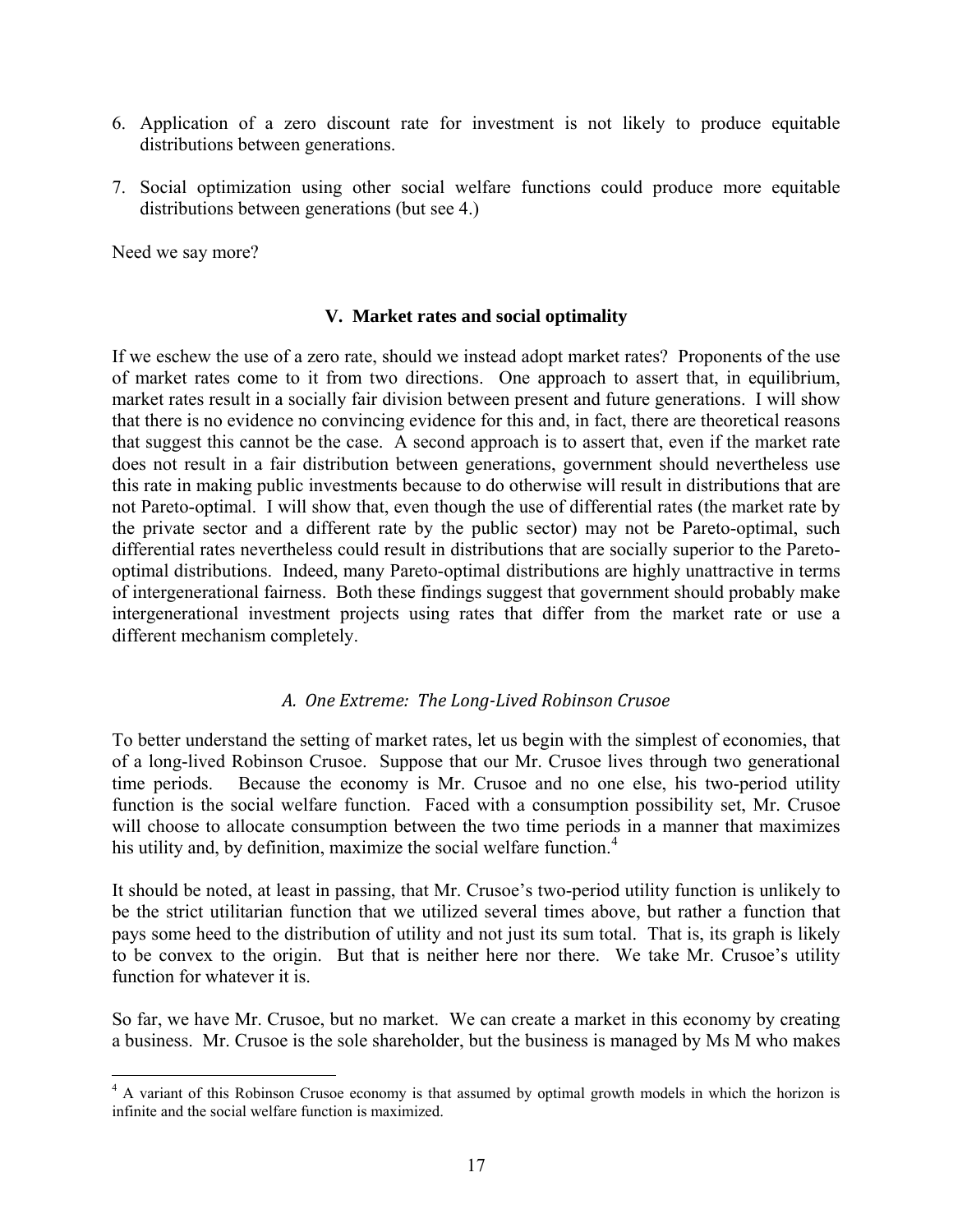<span id="page-19-0"></span>all investment decisions for the business. Her goal is to maximize profits for the shareholder. Maximizing profits involves investing in all projects with a positive net present value. Now let us add a bank to the mix. The bank exists simply to take deposits from Mr. Crusoe and to make loans to Ms M's business. Here is how it works. The bank announces an interest rate for both deposits and loans. (We are assuming that the bank just exists to clear the markets.) Using this rate of interest, Ms. M then calculates which projects the business will invest in, using the present value criterion. She announces the amount that she will need to borrow and the profits that the business will return in the second period after paying back the loan. (These profits belong to the shareholder, Mr. Crusoe.) Mr. Crusoe, taking into account both the interest rate and profits, decides how much he is willing to invest. He will do this to maximize utility according to his utility function. If the amount of funds that Mr. Crusoe is willing to supply is less than the amount Ms. B wants to borrow, then the bank announces a higher interest rate. At a higher rate, Ms B will invest in fewer projects. Because she is investing in fewer projects, she will lower her demand for funds. These fewer projects will produce less cash in the second period. Because the bank is offering a higher rate of interest, Mr. Crusoe will increase his deposits in the bank. The bank will continue to increase the rate of interest until supply equals demand. (If the interest rate is initially too high, the opposite adjustment will take place.) At equilibrium, the market will maximize Mr. Crusoe's interperiod utility. That is, the result will be the same as when Mr. Crusoe simply made all of the decisions. Thus, the result of the Robin Crusoe economy with markets is the generation of a market rate that produces a temporal distribution of consumption that maximizes social (that is, Mr. Crusoe's) welfare.

## *B. The Other Extreme: Nonoverlapping Generations*

What happens if we replace Mr. Crusoe with two individuals, one of whom lives and dies in the first period, and the other who lives and dies in the second. It should be clear that, absent any sort of altruism on the part of the first generation, that there will be no investment. That is, any intergenerational investment reduces the utility of first generation. The discount rate for evaluating intergenerational investments is infinite. No intergenerational investments will be made.

## *C. In the Middle*

The Long-Lived Robinson Crusoe and the Nonoverlapping Generations represent two extremes, one in which market rates result in equitable distribution over time (the Robinson Crusoe case) and one in which market rates are infinite and intergenerational distribution is completely skewed towards the current generation. Intuitively, one can guess that the result in a more realistic economy would be something in between, and indeed it is.

Let us begin with the Nonoverlapping Generations model. There are two possible escapes from the result of an infinite market rate and a skewed distribution. One is that, even if generations are nonoverlapping, altruism may operate to provide intergenerational equity. The second possible escape is that perhaps *overlapping* generations will produce market rates that, although the result of nonaltruistic behavior, produce intergenerational equity. Each of these escapes will be examined in the next two subsections.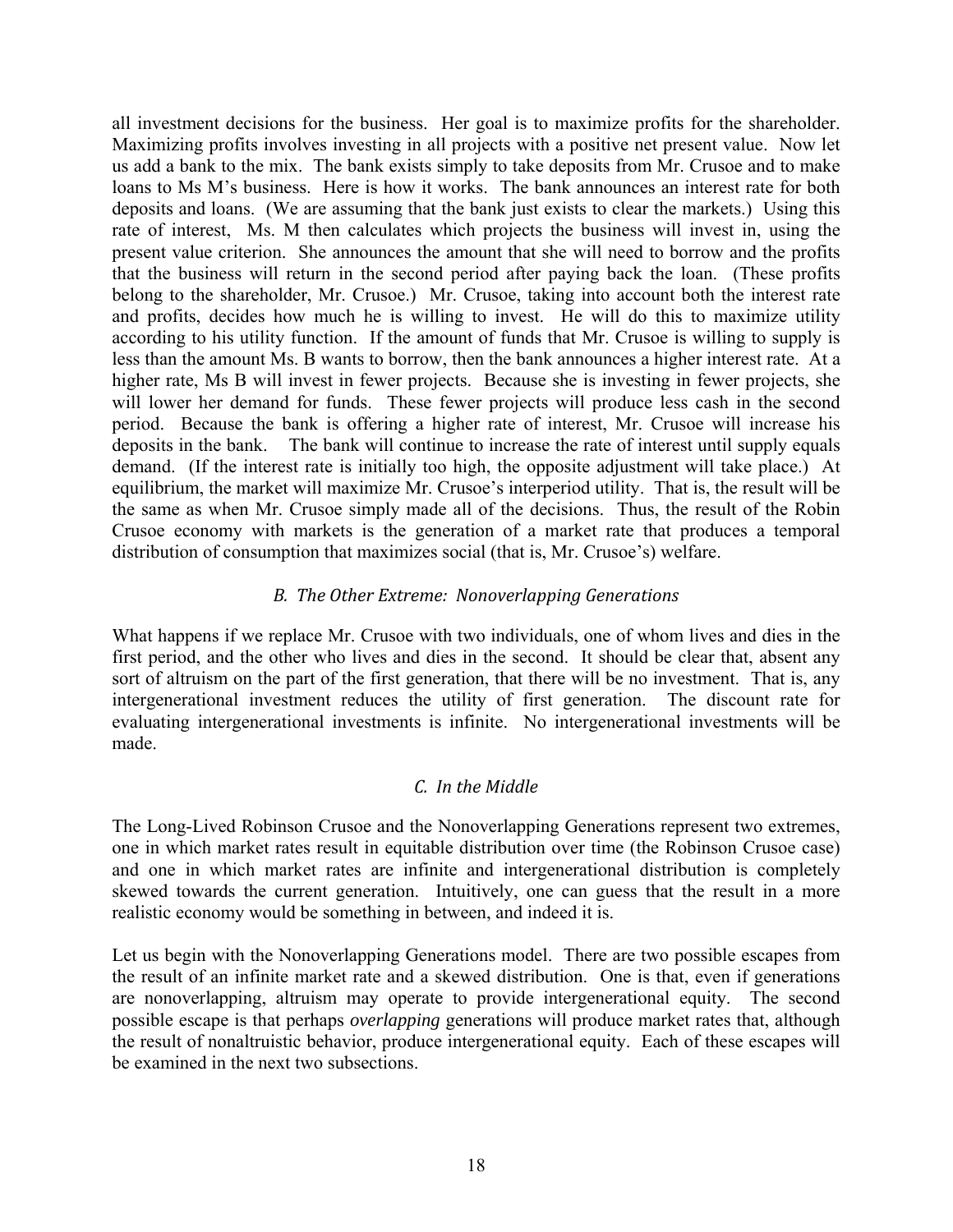## <span id="page-20-0"></span>*1. Altruism*

Again, taking the nonoverlapping generations model (with one person in each generation) as our starting point let us ask the following: what if the utility function of the first generation incorporated notions of intergenerational equity? The first generation could have a utility function that incorporated the utility of the second generation. At the extreme, the utility function of the first generation could simply replicate an equitable intergenerational social welfare function. In such a case, the market outcome would replicate the Robinson Crusoe economy and we would have intergenerational fairness.

The argument falters, however, when we populate each generation (still for the moment nonoverlapping) with numerous consumers. Assume that each consumer gets utility not only from his or her own consumption, but also from the average consumption of the distant generation. It should be clear that this model creates a massive externality. If a single consumer increases investment in the future generation, this increases the utility not only of the future generation (which is nonproblematic) but also the utilities of all of the other altruistic members of the first generation. As with the case of all positive externalities, this will result in insufficient investment. Intuitively, with a large population in both generations, any effect that a single consumer can have on average future consumption is negligible. Such a consumer would be willing to make such an investment in concert with other consumers, but not alone. Because no consumer would individually be willing to make a nonnegligible investment in future generations, the distributional concerns of future generations cannot become incorporated into the market rate, which depends on the aggregate of individual decision making.

## *2. Overlapping generations*

There is the possibility that because generations in fact overlap, the market decisions of individuals who optimize over several periods could result in a market interest rate that results in a fair intergenerational distribution over long periods of time. In a simple overlapping generations model each generation lives for two time periods and the second time period of each generation coincides with the first time period of the succeeding generation. Imagine for now a model with three time periods. The first generation lives during time periods 0 and 1, and the second generation lives during time periods 1 and 2. Suppose that we start time period 0 with a limited amount of resources available to the first generation. These can be consumed or invested to generate resources in period 2. In this model, absent any bequest motive, there is no reason for the first generation to invest in something that generates returns in period 3 or to share the resources generated in period 2. Thus the first generation will consume in both periods and the second generation will starve.

However, this is all too simple. In most overlapping generation models the story goes something like this. The first generation begins with some resources. Some of these resources are consumed in period 0 by generation 1 and the rest is invested in capital. In time period 1, the first generation retires, but is still living. Output is produced by the combination of generation 1's capital and generation 2's labor and this output is divided between the two generations. (Generation 2 receives a wage equal to its marginal product of labor.) Generation 1 consumes its share (it will die by the next period). Generation 2 consumes some of its share and invests some of its share in capital that will be used by a third generation. This goes on forever. Thus, even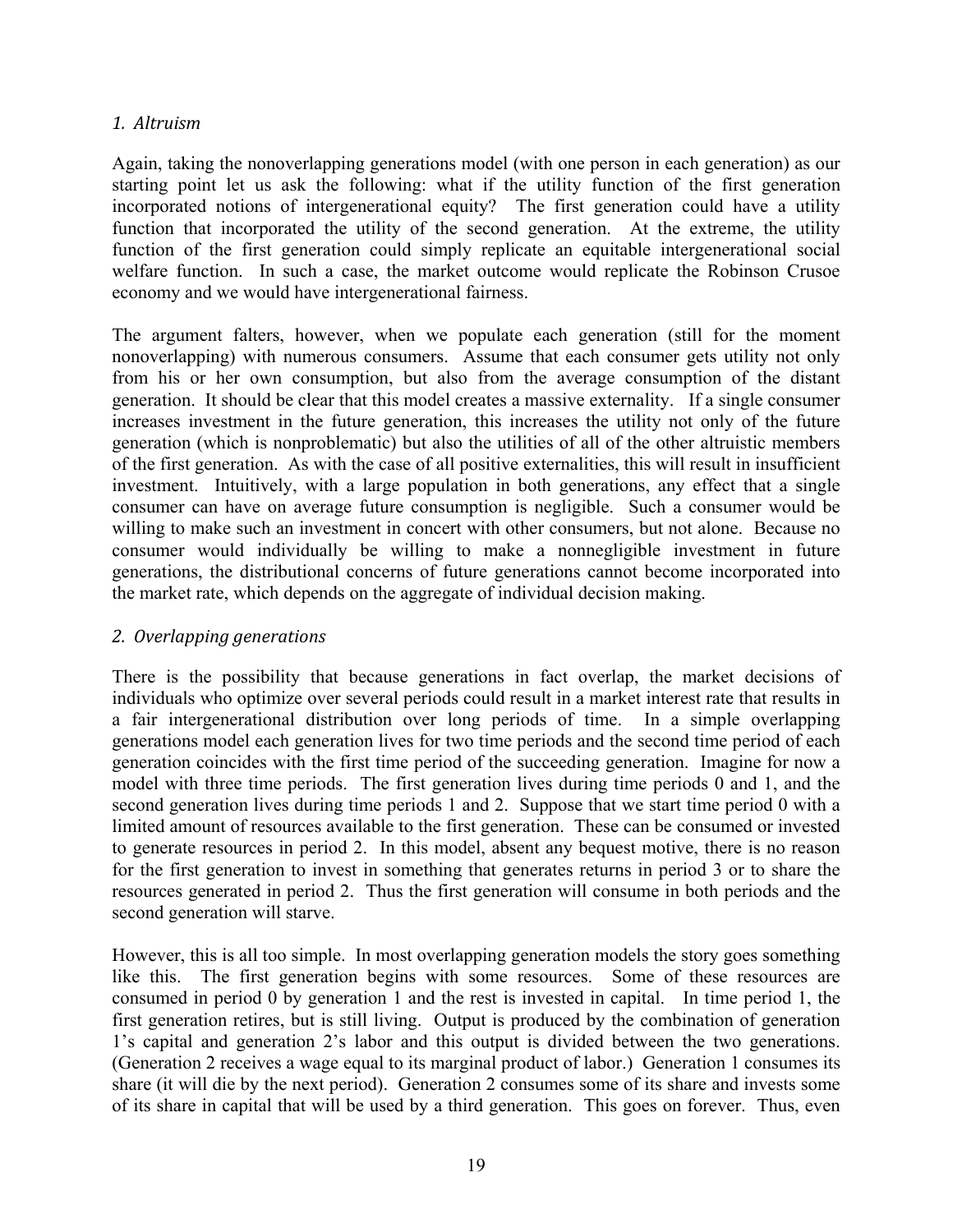<span id="page-21-0"></span>though the first generation begins with the resources, and uses them, there is consumption by all generations throughout their two-period lives.

For our purposes, it is important to note that there is nothing in these overlapping generations models that suggests that the distribution of consumption is distributionally fair across generations. Distribution is a matter of the interplay of technology and individual preferences. Depending on the parameters, there can be multiple equilibria and even equilibria that are not Pareto-optimal.<sup>[5](#page-21-1)</sup> Theoretical evidence suggests that market rates will be significantly higher than in a long-lived Robinson Crusoe economy and that there will be less investment. Since the long-lived Robinson Crusoe economy resulted in a fair multi-period distribution, this theoretical evidence suggests that using market rates in an overlapping generations economy will result in future generations getting short-changed.

## *B. Market Rates and Paretooptimality*

So if market rates do not result in fair intergenerational distributions, should governments use different rates to evaluate intergenerational investment? To some, the answer is still no. Using rates that are different than the market rate, they argue, will result in a distribution that is not Pareto-optimal. Therefore, in spite of the failure to produce a fair intergenerational distribution, governments should still use market rates.

To understand the Paretian argument, we must grasp the full meaning of Pareto optimality. In a sense, Pareto optimality is an incomplete welfare function. It divides the set of possible consumption bundles into those that are Pareto-optimal and those that are not. Let us define Pareto-optimality in the context of our simple two-generation model. We will define Paretooptimal using the notion of Pareto-superiority.

- 1. An intergenerational distribution A is *Pareto-superior* to intergenerational distribution B, if in distribution A, one generation is better off and the other is not worse off, compared to distribution B.
- 2. An intergenerational distribution A is *Pareto-optimal* if no other distribution is Paretosuperior to it.

As a social welfare function, the Pareto criterion is incomplete. Given two Pareto-optimal distribution, it is agnostic as to which is socially preferred. Likewise given two non-Paretooptimal distributions. To some commentators, a Pareto-optimal distribution is to be preferred to a non-Pareto-optimal distribution. This conclusion does not, however, come out of the Pareto criteria itself. The Pareto criteria merely says that a distribution is socially preferred to another if it is Pareto-superior to it. This all can be seen in the following example.

 $\overline{a}$ 

<span id="page-21-1"></span><sup>5</sup> See Diamond, Peter, "National Debt in a Neoclassical Growth Model", 55 *American Economic Review* 1126 (1965) and Galor, Oded, "A Two-Sector Overlapping-Generations Model: A Global Characterization of the Dynamical System", 60 *Econometrica* 1351 (1992).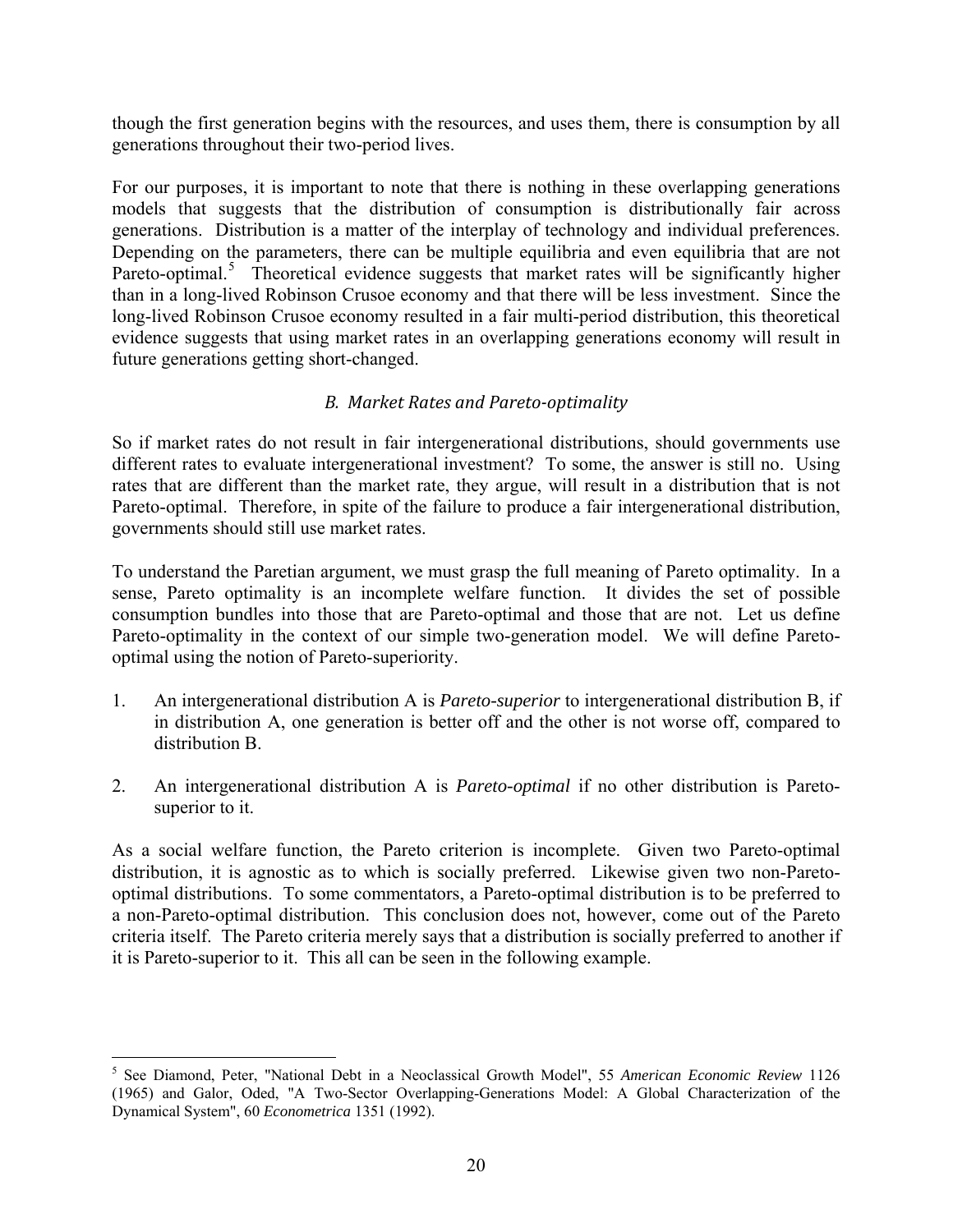| <b>Figure 10</b> |       |     |  |
|------------------|-------|-----|--|
| Distribution     | $u_0$ | U1  |  |
|                  |       | 900 |  |
|                  | 1000  |     |  |
| $\subset$        | 500   | 500 |  |
|                  | 498   | 498 |  |
|                  |       | 600 |  |

Suppose that the above four distributions are the only ones possible. Comparing each to each other pairwise, we can say the following:

A is Pareto-superior to E. C is Pareto-superior to D.

Thus, since distribution A does not have any distribution Pareto-superior to it, it is Paretooptimal. Likewise for B and C. However, the Pareto criterion says nothing about whether A, B, or C is socially preferred to the other two.

Some commentators have suggested that, in terms of social welfare, Pareto-optimal outcomes are socially preferable to nonPareto-optimal outcomes. This notion is not compelled by the Pareto criterion itself and, if examined closely, is not intuitively appealing. *In the above example, most people, in the role of social planner, would prefer distribution D to A, for example, even though A is Pareto-optimal and D is not.*

The Pareto-criterion is an incomplete social welfare function because, although it does compare some pairs of distributions, it says nothing about other pairs. The social welfare functions that we have considered above (the strict utilitarian function, the minmax function, etc.), rank all distributions. In the social welfare maximization problems that we have done using the strict utilitarian function, the minmax function, etc. all resulted in outcomes that were Pareto-optimal. Nevertheless, as this discussion indicates, we should be wary of accepting as social desirable any outcome whose only positive characteristic is that it is Pareto-optimal.

The Paretians argue that the use of differential rates should be avoided since the outcome will not be Pareto-optimal. (In the University of Chicago symposium issue, this view is represented by contributions by Kaplow, Samida and Weisbach, and Viscusi.) In fact, these commentators argue that to select investment projects using any criteria other than present value discounting using the market rate will result in outcomes that are not Pareto-optimal across generations.

To understand this, suppose that there are two periods, that there are a variety of investment projects with differing returns. Suppose that there are private investors who invest using the present value criterion using the market rate. Suppose that the government also invests using this same criterion. The result will be Pareto-optimal across generations. Why is this so? For illustration, suppose that both the government and private investors use a rate of 10%. That is, they adopt projects whose rate of return exceeds 10% Is there any other combination of projects that will make one generation better off without making the other worse off? The answer is no.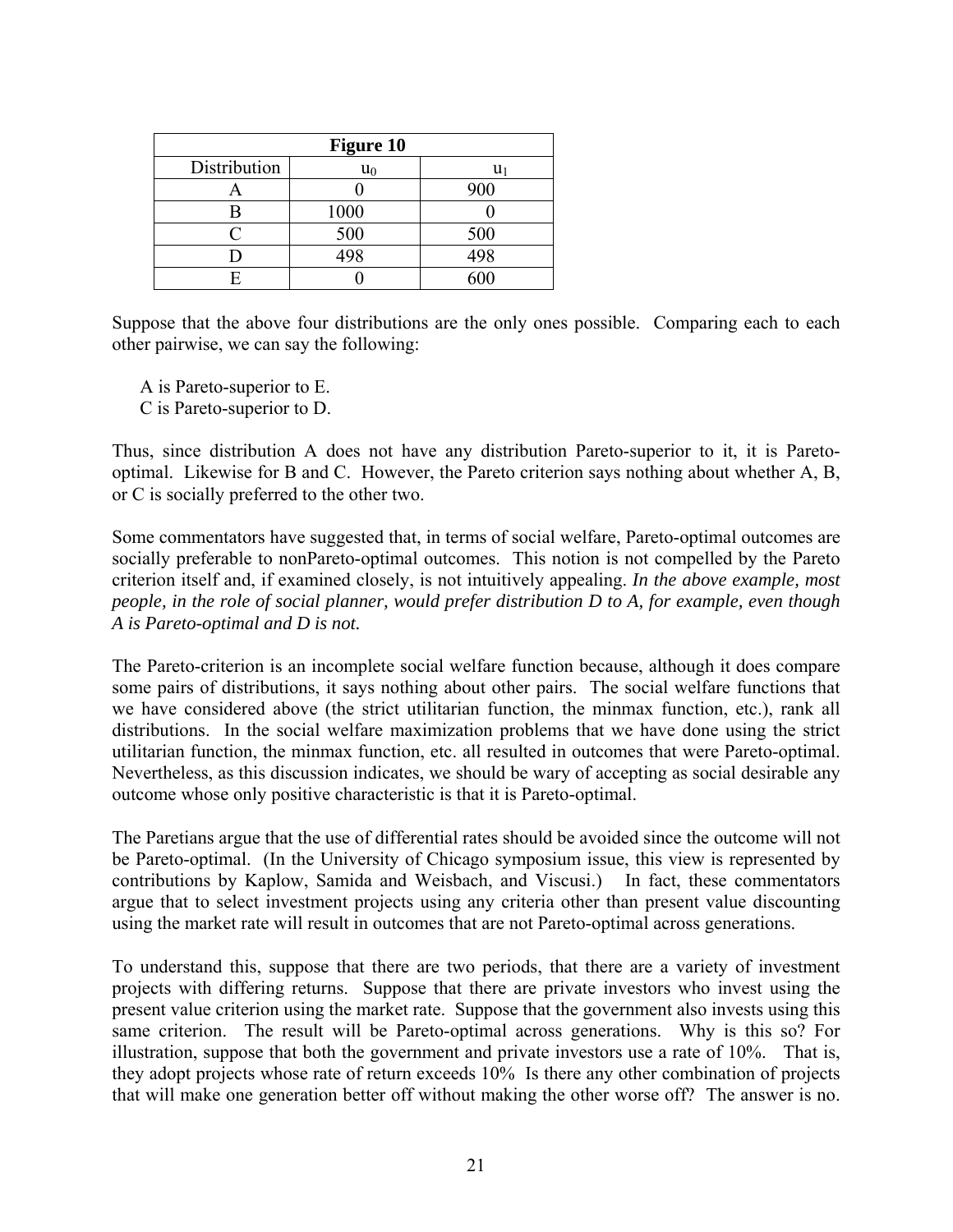All unadopted projects have returns less than 10%. Suppose we decide to adopt one of these projects. This requires additional investment by the first generation, making it worse off unless we eliminate some other investment. But all of the other investments have a return of 10% or better. Substituting a sub-10% project for a 10% or better project will make one of the generations worse off.

Note that by this same reasoning, any common rate, market rate or not, will have this same effect. However, if we concede that the private sector will use the market rate, then use of the market rate by the government will insure Pareto-optimality.

The converse is also true: failure to use market rates will result in non-Pareto-optimal distributions, as long as the potential investment sets for the government and the private sector are different. To see this, suppose that the government uses a discount rate of 5%, while the rate used by the private sector is 10%. This means that all public projects of greater than 5% are being undertaken and all private projects of greater than 10% return are undertaken. A Paretoimprovement could be had by the government foregoing a, say, \$1000 6%-return investment while the private sector undertakes an additional \$1000 9% investment. Since a Paretoimprovement is possible, the original distribution of investments is not Pareto-optimal.

Again, this result does not depend on either rate being the market rate. But it does apply if, for example, the private sector uses the market rate, while the government uses a rate below the market rate.

To make this more concrete, suppose that it is possible to make a real investment \$1 million today to prevent \$2 trillion worth of environmental damage 500 years from now. Suppose that the government is considering levying a tax of \$1 million and then making this environmental investment. Finally, suppose that the real market rate of return is 3%. A Paretian would counsel us to forgo this \$1 million investment in favor of a different strategy. Rather than invest in the environmental project, the Paretians would advise us to invest in some other project. Since the market rate is 3% there should be some investment (perhaps nonenvironmental) that returns close to 3%. If this were rolled over a sufficient number of times then, after 500 years, we should have assets worth \$2.62 trillion. This \$2.62 trillion in additional consumption will more than compensate for the loss of a \$2 trillion environmental asset.<sup>[6](#page-23-0)</sup>

 $\overline{a}$ 

<span id="page-23-0"></span> $<sup>6</sup>$  Note that things are different if the public actor and the private actor draw from the same investment pool. If they</sup> draw from same investment pool, then the use of differential rates could still be Pareto-optimal. To understand this seemingly bizarre result, assume that the public actor uses a discount rate of 2%, while the rate used by the private actor is 3%. This means that all projects of greater than 2% are being undertaken. (Only the public actor undertakes projects with a return greater than 2% but less than or equal to 3%. Projects with returns greater than 3% are undertaken by both the public and private actor.) Since all projects with returns greater than 2% are being undertaken, there is no room for a Pareto-improvement. Thus the outcome is Pareto-optimal.

We will not focus on this result for two reasons. First, in capitalist societies at least, the set of public and private investment opportunities are indeed segregated. That is, most private investment opportunities are considered inappropriate for the government. Second, in a market economy, if the government did indeed engage in such a wide-ranging investment strategy, then the government would drive the market rate to its chosen investment rate and we would effectively have uniform rates.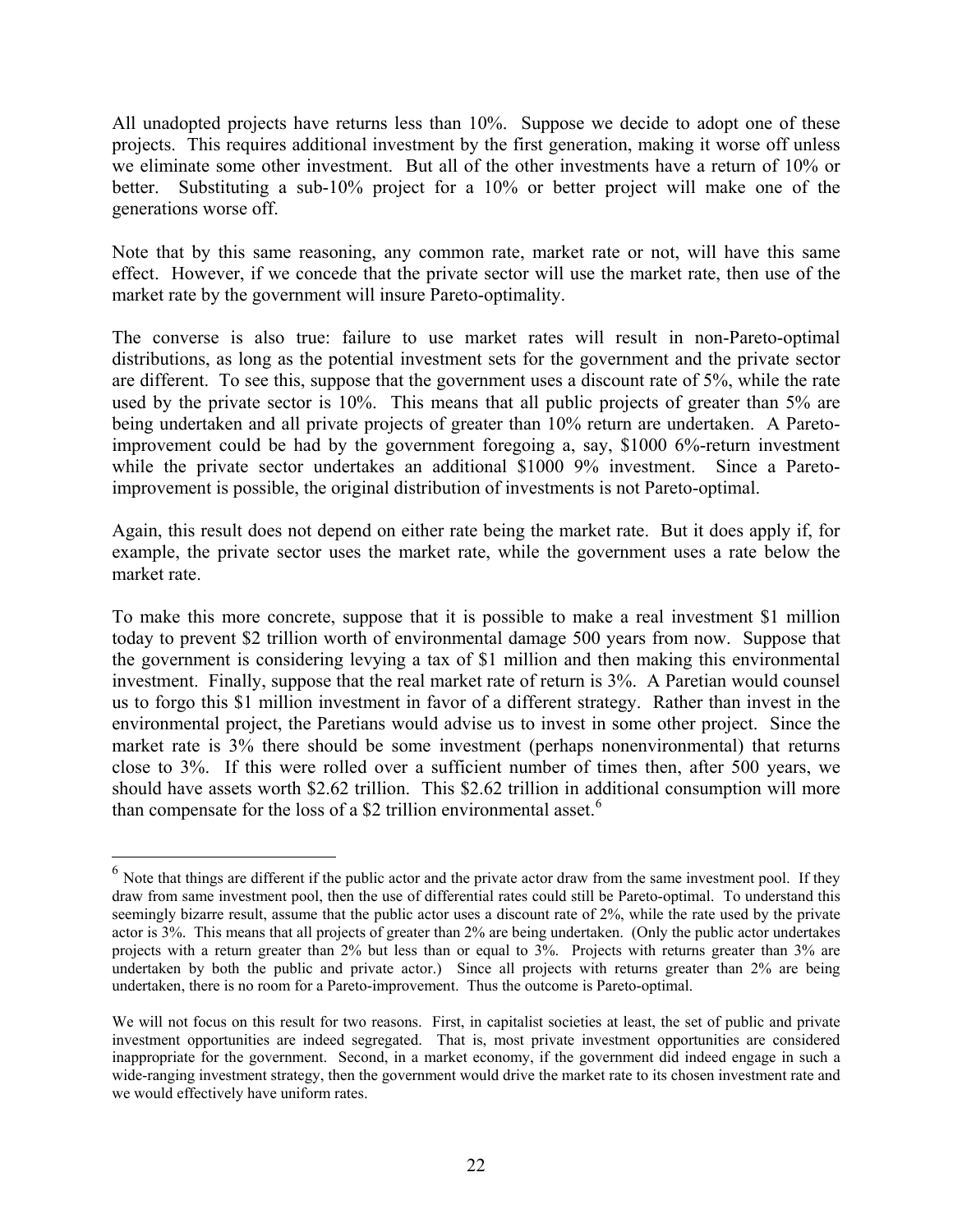For Paretians, the bottom line is this: failure by public actors (government) to adopt the market rate (or some other common rate) for all investments leads to anomalous non-Pareto-optimal outcomes.<sup>[7](#page-24-0)</sup> Note that the Paretians do not argue that use of market rates will lead to good distributional outcomes. Rather, they argue that failure to use market rates produces inefficiencies. Eliminating the inefficiencies would allow more to go around for both present and future generations. As for distributional issues the Paretians invoke tax-and-transfer arguments. That is, they counsel, adopt a system that is Pareto-efficient (adopt a system using market rates) and then adjust intergenerational distribution through a tax-and-transfer program.

Two critiques to the Paretian program are important:

- 1. Nothing in the Paretian argument refutes the possibility that by using rates different than the market rate, the government may be able to improve intergenerational social welfare. Even if the resulting distribution is not Pareto-optimal, it still may achieve results that are socially superior to those if the government used market rates. (Recall that above we demonstrated that non-Pareto-optimal distributions may result in greater social welfare than Pareto-optimal distributions.) $^{8}$  $^{8}$  $^{8}$
- 2. A tax-and-transfer policy coupled with the use of market rates can produce a socially superior intergenerational allocation only through altering the market rate. In a closed economy (and the world economy is a closed economy) one can alter the intergenerational distribution only through real investment. If we insist that real investment be evaluated using market rates, as the Paretians do, then real investment can be changed only by changing the market rate. That is, taxing the first generation and putting the money into the bank for the second generation will only affect real distribution if it changes the interest rate. If it does not change the interest rate, then all of the same real investments will be made and the amount of consumption available to the second generation will not change. Of course, tax and transfer policies can affect the market rate. However, as indicated above, figuring out the socially optimal rate is difficult and, even if this were possible, the ability to reset it through fiscal or monetary policy is very limited given the plethora of other policy goals that these tools are directed at. It is highly unlikely that the government can accomplish intergenerational distribution goals in this manner.

It turns out then that the Paretian argument is not very telling. Applying the Paretian criterion, we could end up with a Pareto-efficient, but highly undesirable intergenerational distribution. That is, we could end up with distribution A or B, in Figure 10, rather than the non-Paretooptimal, but much more socially desirable, distribution D.

 $\overline{a}$ 

<span id="page-24-1"></span><span id="page-24-0"></span><sup>7</sup> There are additional anomalies peculiar to a discount rate of zero. See Viscusi.

<sup>8</sup> Put another way, if Pareto-optimality is judged (as it should be) over a politically feasible set of policies, rather than over a set of technologically possible outcomes, it may well turn out that a policy of differential rates is Pareto-optimal after all. That is, if we eliminate market-rate adjustments as an effective policy, it may turn out that a policy of differential rates is Pareto-optimal. That is, there may be no other *politically feasible policy* that makes one generation better off without making the other worse off.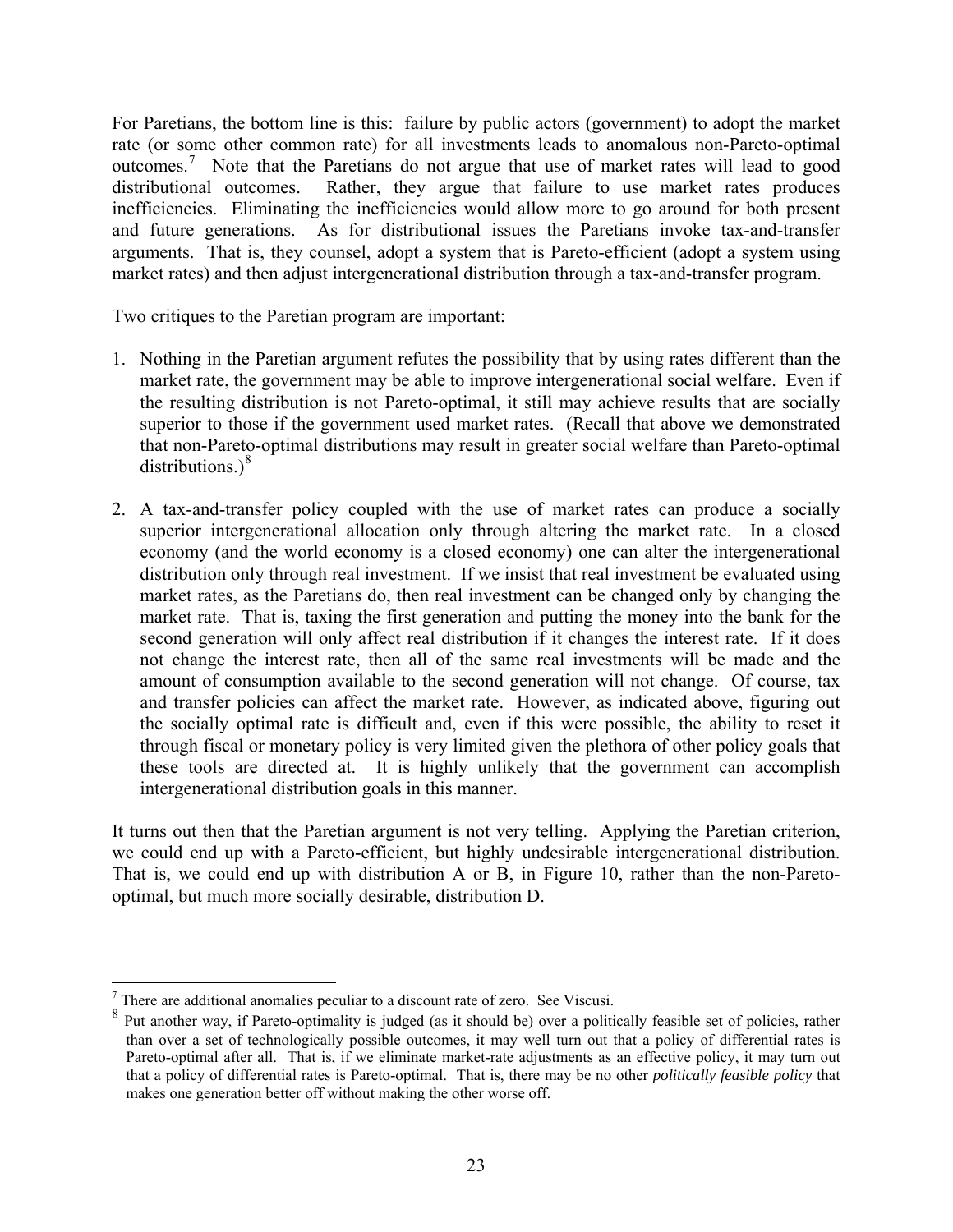#### **VI. Policy**

<span id="page-25-0"></span>If the market is unlikely to produce attractive intergenerational outcomes, then it is worth speculating as to whether explicit government policy can improve intergenerational distributions. It should be noted that there are three possible policy levers that the government has. First, as discussed before, the government has some control over market rates of interest. If the government can manipulate real rates downward, then there will be more investment and increased consumption in the future.

The second lever is direct investment by the government. That is, the government can tax and then make investments that will benefit future generations. For example, the government could make investments in wind power that the private sector is currently unwilling to make at current interest rates and energy prices.

The third lever is the creation of other incentives or disincentives for investment. For example, the institution of carbon permits and the development of a carbon market effectively puts a cap on the use of carbon-based fuels. More of these fuels will therefore be available for future generations.

I will consider each of these.

## *A. Adjusting the Market Rate*

As discussed previously, a possible policy lever suggested by theory is for the government to adjust distribution between generations by setting the market rate at a rate that produces optimal intergenerational distribution. There are several problems, however, that make this impractical. First, let us suppose that there is some sort of social consensus as to what an optimal distribution of consumption across generations is. The theory suggests that there is some interest rate that will produce this distribution. Unfortunately, the theory does not tell us what that rate is. That not only depends on the social consensus as to the optimal distribution (in terms of a social consensus about the correct intergenerational social welfare function) but also knowledge as to the universe of investment projects and the consequent consumption possibility set. This set and the optimization algorithm are actually more complex than the simple model given above, since projects come with all sorts of risk levels, time horizons, and patterns of expected cash flow. Because of its vast complexity, this is knowledge that we do not possess and are unlikely ever to possess.

Use of market rate adjustments as a policy lever for intergenerational distribution adjustments, is further complicated by the use of market rate adjustments for other policy goals. The market rate affects both intragenerational investing and intergenerational investing. Of course, a social welfare function with sufficient complexity could theoretically balance these two effects. But the additional level of complexity makes the problem of adjustment all the more intractable. In addition, interest rate adjustments are common tools of macroeconomic policy used to stimulate the economy in recessionary times and to cool it in boom times.

In short, because of informational complexity and the plethora of other government goals, interest rate adjustments cannot effectively be employed to adjust intergenerational distribution.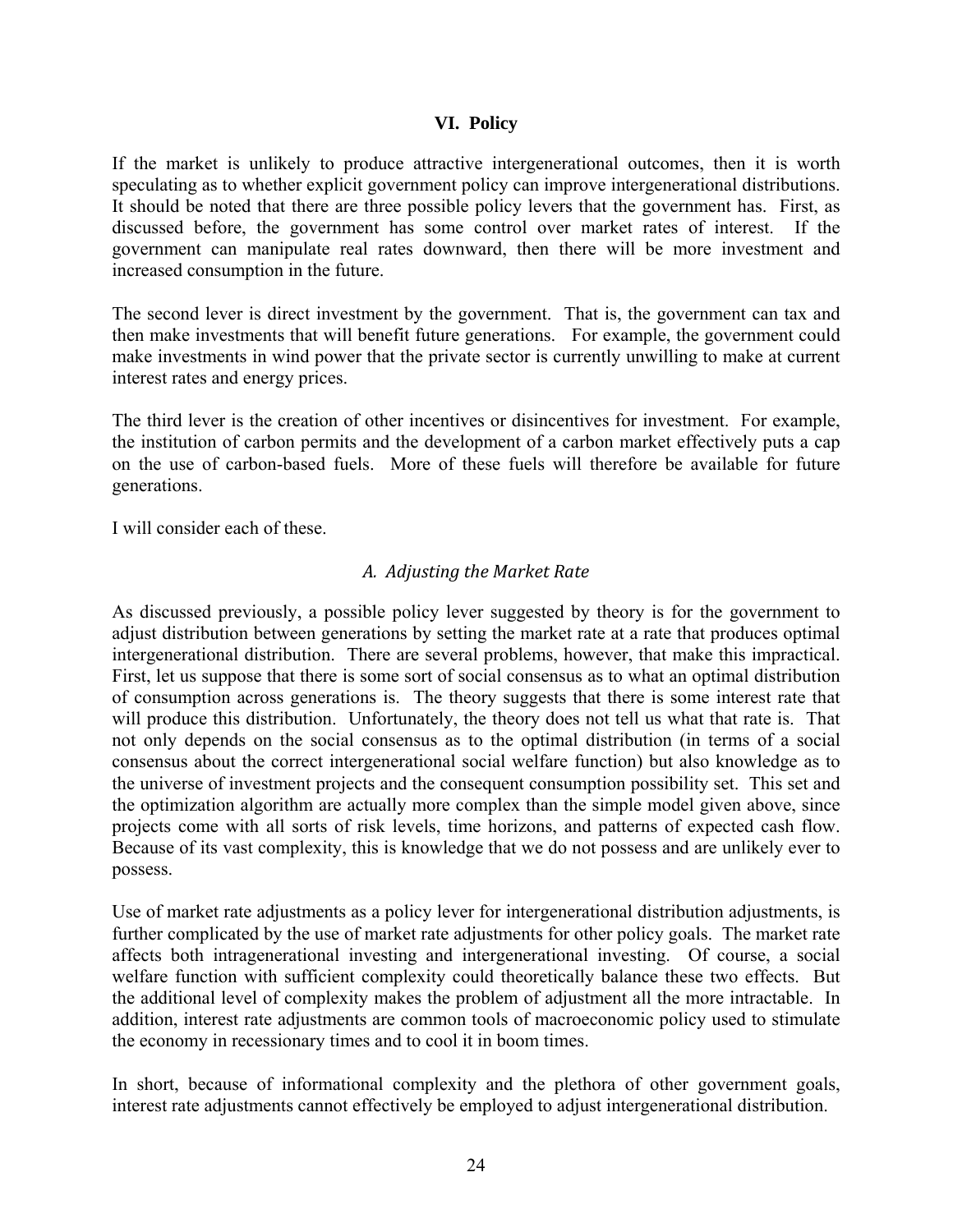## *B. Direct Investment by the Government*

<span id="page-26-0"></span>Even without the issue of intergenerational distribution, there are well-known arguments for government investment. Economically, governments should make direct investments in those cases where significant externalities impede private firms from making socially desirable investments. These are known as public goods. Investment in public goods is typically evaluated using cost-benefit analysis. Costs and benefits over time are discounted to the present. If the net present value is positive then the investment is socially attractive.

If the government makes intergenerational investments, it needs criteria in order to evaluate them. Since cost-benefit analysis based on either market rates or a zero rate is problematic, the question becomes what other criteria might be used. Again, use of any other criterion than the market is subject to the Paretian critique, but could also lead to superior intergenerational welfare relative to present-value discounting using either market rates or a zero rate.

Rather than making the transition from distribution to interest rate, one could simply make the transition from distribution to project selection. A fairly minimalist way to do this is to decide on some fairly basic standards what future generations should be entitled to: clean air, a relatively stable climate, a basic amount of energy sources, a diversity of species, a relatively nontoxic environment, etc. Once goals have been established, investments could be made by government to achieve those goals in the most effective manner.

## *C. Creating Incentives*

Rather than making direct investments itself, the government, through taxes, subsidies and regulation, could intervene in the private markets to encourage (or discourage) intergenerational investing. Examples include taxes on carbon fuels, subsidies for alternative energy sources, regulation on the production of greenhouse gases, etc. Again, these interventions are subject to the Paretian critique, but also to the counterarguments. Such interventions, although they could lead to non-Pareto-optimal distributions, could improve intergenerational social welfare.

Such programs still must be evaluated, but we can apply the same arguments as we did to evaluating direct government investment. That is, a policy of setting certain minimal goals (clean air, stable climate, species diversity, nontoxic environment, etc.) for a fair intergenerational distribution and then evaluating projects in terms of the most efficient way to achieve these goals may be the best we can do.

#### **VII. Concluding Remarks**

So what is the bottom line on intergenerational discounting. What are the lessons? Here are a few:

1. We should not assume that the market and the market interest rate will produce a socially desirable distribution of consumption among generations. Indeed, the theory indicates otherwise.